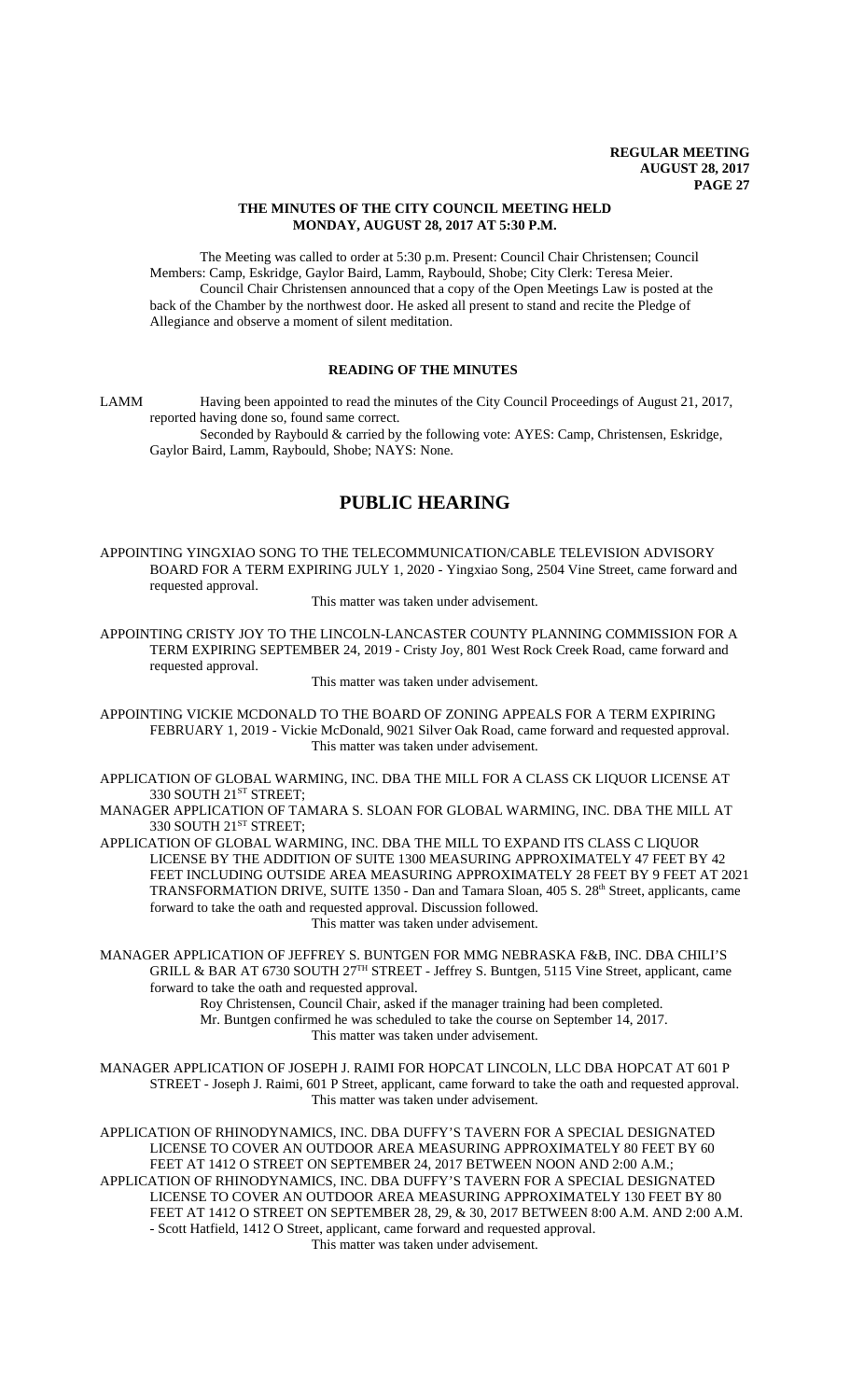ACCEPTING THE REPORT OF NEW AND PENDING CLAIMS AGAINST THE CITY AND APPROVING DISPOSITION OF CLAIMS SET FORTH FOR THE PERIOD OF AUGUST 1-15, 2017 - Jeff Kirkpatrick, City Attorney, came forward and explained there are two motions on this item. The first motion is to move the claim of Rent-A-Van from the denied list to the allowed list and the second motion is to add Kevin Patak on the settled claims list. Both will go on the resolution to be paid as a recommendation from the City Law Department.

This matter was taken under advisement.

AUTHORIZING THE PARKS & RECREATION DEPARTMENT'S SUBMITTAL OF AN APPLICATION FOR FINANCIAL AID TO THE NEBRASKA GAME AND PARKS COMMISSION'S RECREATIONAL TRAILS PROGRAM FOR REPLACEMENT OF THE WILDERNESS PARK SOUTH BRIDGE OVER SALT CREEK, APPROXIMATELY ½ MILE NORTH OF SALTILLO ROAD - Sara Hartzell, Parks & Recreation, came forward and explained this application supports the application to the Parks & Rec Trails Program for the Wilderness Park south bridge. The resolution is a requirement of the recreational trails program for the grant program. This expresses support and commitment to abide by all the rules and regulations of the program. Also, commitment to provide necessary resources to complete the project and also authorizes the Mayor and the Director of Parks & Rec to sign the necessary Agreements and Contracts. This bridge will be a replacement of a bridge that collapsed in 2010. The bridge is a necessary connection to Wilderness Park and is a future connection for additional trails in the Comprehensive Plan. The bridge is planned for non-motorized vehicles but will allow room for emergency vehicles and maintenance vehicles. The total cost estimate for the bridge is \$429,550. The Recreational Trail Program has an upward limit of \$250,000 that Parks is staying within and are asking for the full allowance of that. The City CIP shows \$129,550 in a combination of CIP funds and settlement funds of the 2010 collapse. Run for the Bridges is an organization that organizes an annual run in Wilderness Park and they are providing up to \$32,500 and GPTN is providing \$17,500. This grant has been applied for before and this time they have a mix of funding that shows 58.2% from the RTP Fund and 41.8% local. The requirements are to not exceed 80% from the RTP and 20% local. The County Board is co-applicant and they passed a similar resolution on August 15, 2017.

Jon Camp, Council Member, clarified the \$179,550 from the City is actually only \$129,000. Ms. Hartzell confirmed that to be true due to \$50,000 being a donation.

Leirion Gaylor Baird, Council Member, asked if we were awarded this grant, what would the time line be for construction.

Ms. Hartzell explained all the grant applications are due by September 1, 2017 and in November they hold an open house when all applicants do a presentation of their applications and the Recreational Trails Program has a board that makes the selections and scoring. Generally, the decision is made in January, and shortly after that an Agreement will be signed and then RFP's will be sent out for the engineering and around March is when an engineer would be selected. Hopefully, the permitting will be done and construction can start next winter and be ready for the 2019 season.

This matter was taken under advisement.

AUTHORIZING THE TRANSFER OF BALANCES PLUS ACCRUED INTEREST IN THE AMOUNT OF \$861,707.00 FROM ANTELOPE VALLEY BOND SURPLUS/RESERVE, ACCOUNT 102013.9220 TO LINCOLN PARKS FOUNDATION TRAGO PARK ENDOWMENT - JJ Yost, Planning and Construction Manager for Parks & Recreation, came forward and shared Trago Park was initially developed in the 1980's and was an interim land use or a buffer zone that was established between the eastern expansion between UNL and the Malone neighborhood. Ultimately, these efforts led to a three way Agreement between UNL, the City of Lincoln and the Malone Neighborhood Association authorizing the development of Trago Park. That Agreement had a 20 year timeframe tied to it that led into the Antelope Valley Project. The Antelope Valley Project created the development of Union Plaza and the redevelopment of Trago Park. Kuklin Pool was once in the location, but needed major work and it was decided to remove the pool and make room for Antelope Valley and place a spray park in Trago Park as the alternative. City Council passed a resolution to dedicate Trago Park as park land and that continues to serve as guidance for preservation of the park at 22nd and T Street. The \$800,060 is the current balance of the Antelope Valley Debt Fund. This is 1 time money that is a good use to create this endowment to ensure a funding source to make replacement and repairs when they are needed with the park equipment and the spray ground in Trago Park. This also reduces the pressure on tax dollars and closes the gap in the CIP. The Antelope Valley debt funds are a product of the State Cigarette Tax Transfer. That was a commitment that was proposed at the time by the State Senator. The proposal now is for the first two years of the proceeds from the endowment be used to help fund some additional parking that is needed along the front of Trago Park. The future of the endowment would go to replacement and repair needs. It is estimated that \$760,000 is needed in an endowment to fund the \$30,000 that is needed annually for repair and replacement. The additional \$100,000 would be the difference between the \$860,000 that is available and the \$760,000 calculated for repair and replacement that would be used to fund both the parking improvements and the utility costs associated with Trago Park. The spray ground costs about \$24,000 to operate on an annual basis.

Cyndi Lamm, Council Member, asked about the State funds that were held for some time that paid the bond and the funds that are left in the surplus from investments.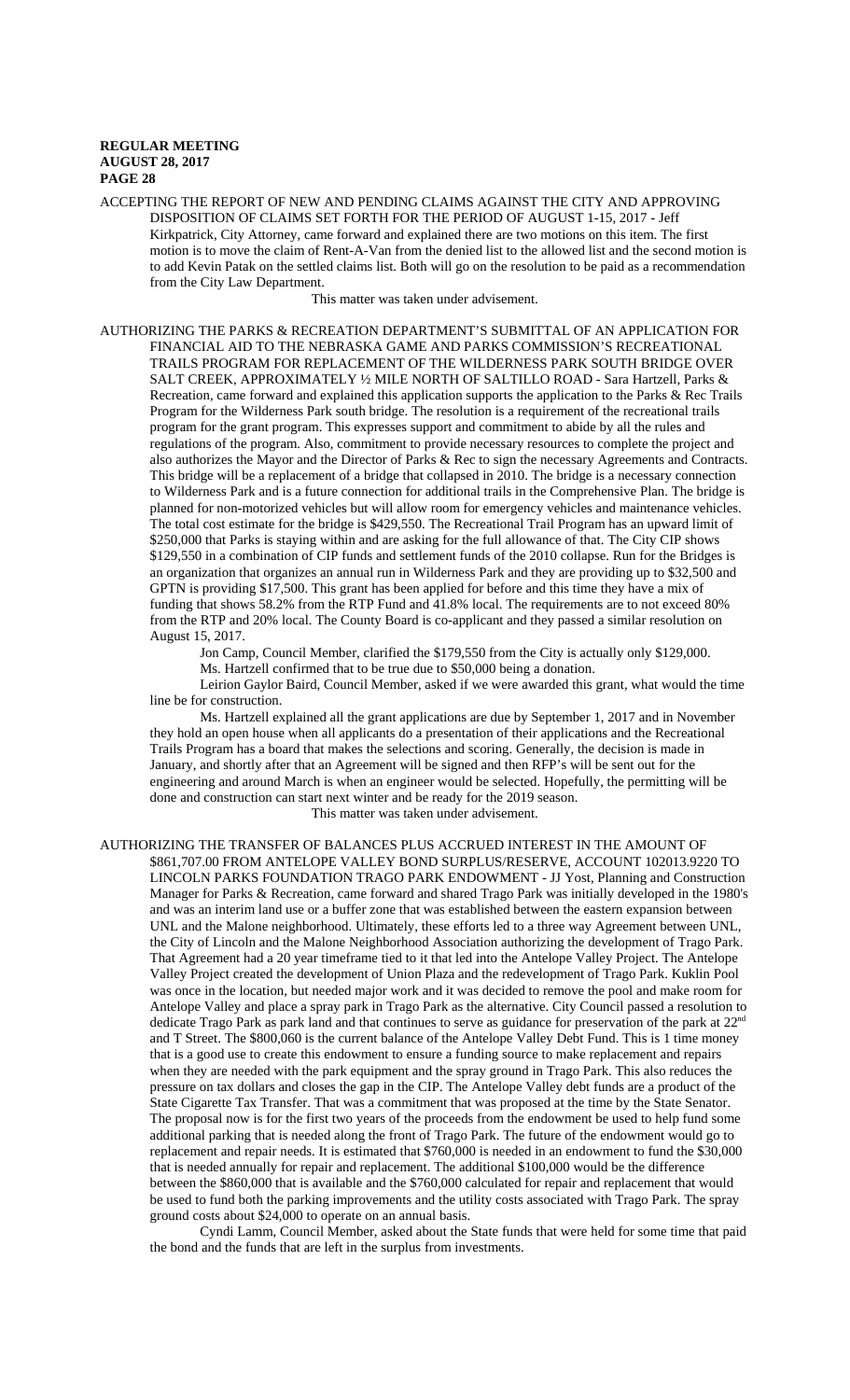Brandon Kauffman, Finance Director, came forward and shared all the funds that are currently being held are from interest earnings that were earned off the transfers from the State of Nebraska for the cigarette tax and also the bond reserve that was put in place to make the final payment of the bonds. The funds can be transferred anywhere, but the original intent was to be spent within this area and the resolution tonight honors that commitment. Discussion followed.

Leirion Gaylor Baird, Council Member, asked about the process to determine an endowment.

Mr. Yost stated as of now it is a pretty standard process to determine what the endowment need is. This involves taking the cost for construction and dividing that by the anticipated life span and adding up those needs and running an average on a typical year. There can be some years when you do not have many repair and replacement needs and those funds build and then another year can come and they might need a roof replacement or a mechanical need.

Ms. Gaylor Baird stated the interest on the endowment is close to \$30,000 and is that going to pay for the \$24,000 that is required to operate the spray park.

Mr. Yost explained the first thing this money would be used for is repair and replacement needs. There has to be some money set aside annually for the repair and replacements. Then if there are additional funds left above and beyond then they would be used to help offset the utility costs. Discussion followed.

Jon Camp, Council Member, asked how the utilities for the spray ground are paid.

Mr. Yost shared those come out of the Operating Budget.

Mr. Camp asked if the Operating Budget is being increased over the years.

Sherry Wolf Durbal, Budget Officer, came forward and explained the utilities do go up every year. Discussion followed.

Mr. Camp asked if there was an endowment for Trago Park now.

Mr. Yost confirmed there is currently no endowment for Trago Park.

Bob Ripley, City Parks Advisory Board, came forward in support. Discussion followed.

Dwayne Mays, no address given, came forward in support.

Paul Olson, 3455 L Street, came forward in support.

Arthur McWilliams, no address given, came forward in support.

Ray Stevens, 3411 Hanson Court, came forward in support.

Marty Lee, Neighborworks Lincoln, came forward in support.

Gene Crump, 3260 S. 31<sup>st</sup> Street, came forward in support.

This matter was taken under advisement.

A RESOLUTION TO INCREASE UNUSED RESTRICTED FUNDS AUTHORITY BY 1% PER NEB. REV.

STAT. SEC. 13-519(2) - Brandon Kauffman, Finance Director, came forward and shared the restricted fund lid is different than the tax lid, which caps the overall amount of tax levy that can be put into effect. This was passed in 1998 and restricts certain amount of funds to a 2.5% increase and in addition, if there is new construction over 2.5%, that growth can also be captured but the new construction has to be over 2.5%. A few of the main funds that are restricted from all taxing funds are property tax, sales tax, motor vehicle tax and state aid and those make up over 77% of the taxing funds. This would cap that growth at 2.5%. Growth can also be increased and the resolution only calls for a 1% increase by a 3/4th majority, which would take 6 out of the 7 Council Members to vote in favor for the increase, or this can also be increased by a public vote. Annually, this is something that is calculated and sent into the State and is filed. The calculation gets to an amount of unused balances that are carried over and are cumulative from year to year. Certain expenditures are also allowed to be exempt from those restricted lids. Those expenditures are bond and interest payments, capital improvements and interlocal agreements. Those are the primary ones that are utilized for the City that are exempted. Since 2014, our restricted funds has decreased from \$13.3 million to currently \$4.7 million. If the City continues down this path all the funds will be exhausted which is why the 1% increase is needed. This does not approve a spending increase or an increase in taxes. This amount is determined on an annual basis and is set by the City Council through the budgeting process. This provides future financial flexibility to be able to manage budgets and also service levels moving into the future. If we move down this path and exhaust all balances for the restricted lids, it does not mean that it will be a decrease in tax revenues by setting a lower tax rate. That would be up to future administrations as to how that would be handled. There are ways around this by shifting expenditures to those previously mentioned exempt items. For example, there could be more dollars shifted to capital improvements or shift more dollars to bond and interest type payments, or shift more to interlocal. In the end, this could restrict operations growth, but not capital type growth. For example, new fire equipment can be purchased, but then there could be a hard time funding additional staff due to the budget. In the end, it could restrict operations, but not capital type items.

Jane Raybould, Council Member, asked how other areas handle this type of increase.

Mr. Kauffman explained they did do a survey of Nebraska communities that Lincoln can be compared to and they are one of two communities that did not increase or pass the additional 1%. If the balances are looked at in the City of Omaha, they are around \$61 million compared to our \$4.7 million. Cyndi Lamm, Council Member, asked since 2014 our lid authority has been reduced from \$13.3 to

\$4.7 million and is that in addition to what has already been budgeted.

Mr. Kauffman confirmed that to be correct.

Bennie Shobe, Council Member, confirmed this just gives authority to use this, but does not necessarily mean they will use the money.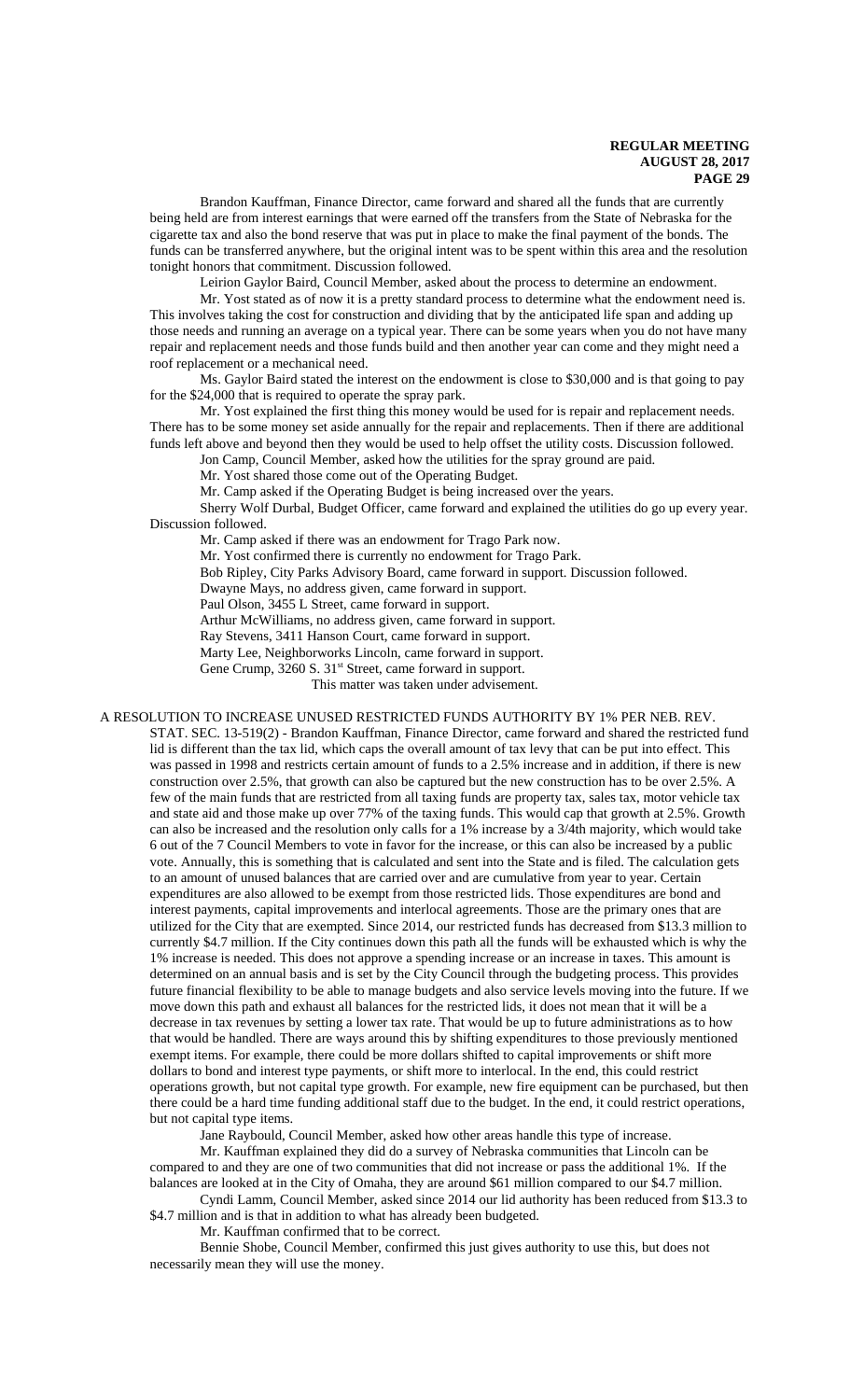Mr. Kauffman shared they are requesting the 1%, but they are capped at 2.5% and when expenditures are above that, minus those exemptions, you can begin to utilize that balance. Having the additional 1% would allow us to move forward more on a flat level instead of exhausting those balances. All tax policy and budgets are approved by the City Council.

Leirion Gaylor Baird, Council Member, asked for explanation on the relationship between this and the growth of the community and potential consequences there are if this is approved.

Mr. Kauffman shared that with a growing community you will have new construction and new growth and if you utilized all the balances and they were exhausted, then at that point, you would not be able to take advantage of new construction. The new construction has to go over 2.5% to add additional authority to that calculation. If sales tax grew at 4% per year because of the growth in the community, you would still have to be capped at that 2.5%. So in affect, with sales tax increasing the one controllable item on a bi-annual basis is the property tax revenue. So if the sales tax is going up then the property tax revenue would decrease to offset that. Discussion followed.

Jon Camp. Council Member, asked how the amount has decreased from \$13.3 million to \$4.7 million over the last few years even when not supporting the 1% increase.

Mr. Kauffman stated he thinks that would occur because the revenues will be growing as long as your expense side grows above that 2.5%. As those calculations come along that would decrease the amount of unused balances that is rolled over on an annual basis. Discussion followed.

Ms. Gaylor Baird, asked if the City is familiar with the County Board's policy and what they have recently done regarding this.

Ms. Raybould shared they regularly and routinely pass around a 2% for their purposes. It is never an issue, it is more of an administration component of the financial aspect of the budget to ensure flexibility for increased revenues and that there is the capacity to spend them, or if there are increased expenses they have the capacity to utilize and fund appropriately. Discussion followed.

This matter was taken under advisement.

AMENDING THE 2016-2018 CITY OF LINCOLN BIENNIAL OPERATING BUDGET FOR THE 2017-2018 FISCAL YEAR - Rick Hoppe, Mayor's Chief of Staff, came forward and shared the budget protects tax payers from the full impact of the recent residential property revaluation. The City's portion of the property tax levy is set to fall 1.7 cents, which is the largest single reduction in the levy in the past 10 years. That will return about \$3.5 million in property tax value to home owners. This would also be the greatest levy reduction of the three largest governmental entities that rely on the property tax dollars in Lancaster County. The budget also allows the City to address the City's accelerating needs to replace aging and worn out fire apparatus. It has been a long time since the City has had an annual budget line item that is devoted to replacing old fire engines and fire trucks. By establishing a \$500,000 line item in this budget and in future budgets this will allow us to replace about 1 apparatus a year. While more needs to be done on this issue, this is a positive development and will add greater certainty to our emergency response. The budget will also allow us to add 6 Lincoln Police Officers to a growing community. Lincoln's continued expansion is putting a strain on LPD to meet the communities expected level of service.

Jon Camp, Council Member, asked how this resolution is related to the budget resolution that was passed earlier in the year.

Jeff Kirkpatrick, City Attorney, came forward and shared that the resolution that was passed previously stated the only adjustments that could be made to the budget would be for circumstances that were not anticipated at the time the two year biennium budget was adopted.

Mr. Camp asked how new police officers and new fire apparatus are not anticipated in the biennium budget.

Mr. Kirkpatrick stated the budget was passed about a year ago and there could be significant changes over the past year that were not anticipated.

Brandon Kauffman, Finance Director, came forward and explained there will be an amendment that would amend the schedule in the packet, the schedules that were sent out were before the City received the certified valuation from the assessor. This amendment will have the actual amount and is included in the schedule. There is nothing more important than resource allocation for the City to set our service levels, and it is the focal point for our key resource decision making and when quality decisions are made. This also helps with revenue projects and making them as close as possible to where we come in actually in order to set forth the policy. The City has used the biennial process for the last 6 years and in addition, valuations change on an annual basis. During the second year of the valuation changes, they were minor in nature, but did not change the overall scope of the budget. The County Assessor typically reassesses properties on a 3 year basis. They have to do that in order to stay within a market range set by statute from 92% to 100%. Due to the market valuation changes to growth in the community and also the supply and demand of the market, the assessor had to complete that in the second year instead of the third year. During the annual budget process there was a figure included of 1.36% for growth. That was the amount approved in the second year of the budget. However, that did not foresee the early reassessment of property and that was one thing that was not discussed with the City at that point in time. It was unknown that those estimates would be coming in at a higher level. In August, 2017, the County Assessor released information in regards to valuation and that increase was at 8.72% compared to the 1.36% included in the second year of the biennial budget. That grew the valuation to \$20.516 billion and new construction was also included in that amount. The new construction amount was \$504,950,983. Revenues generated by new growth of \$706,424 and that included backing off what was already including in the second year, which was the 1.36% growth.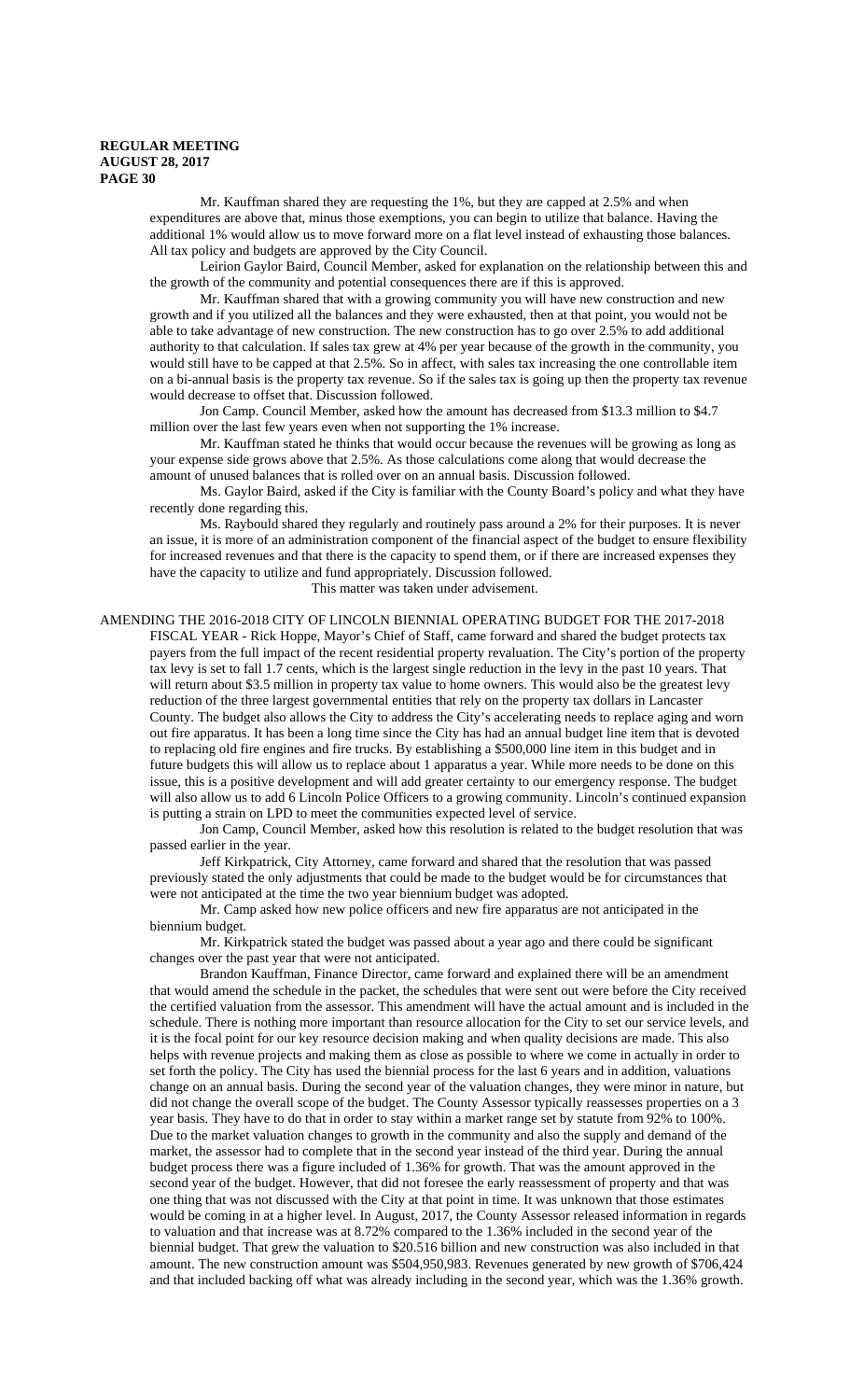However, if you look at it from a broader perspective of what the City has utilized over the last 15 years, that growth was 4.16%. During the 15 years, you not only utilize revaluation, but also relied on new construction to help grow the overall property tax revenue for the City so we can maintain our service level. Within this proposed budget you have \$1 million dollars of growth and property tax revenue that is significantly under that 4.16% average valuation. This proposal is to go from the current tax rate of .33366 down to .31648, which would be decrease of 1.7 cents. This would give back approximately \$3.5 million in property tax revenues, which would be a large tax decrease and in turn be able to fund public safety. Overall this would be around a 1.8% growth from the prior year, including the adjusted amount for the \$1 million in public safety.

Mr. Camp clarified that it would be a \$3.5 million decrease in the taxes.

Mr. Kauffman confirmed from the current rate of .33366 to the decrease of .31648 that would generate an additional \$3.5 million.

Mr. Camp asked if that would be \$4.5 million.

Mr. Kauffman shared that \$4.5 million would be the total cost. The \$3.5 million would be the amount given up by lowering the tax rate.

Mr. Camp stated that would make it a decrease in the increased amount, which means they are only taking \$1 million of the \$4.5 million increase.

Mr. Kauffman confirmed that to be correct.

Mr. Camp shared that \$1 million would be on top of the millions that were approved on the last budget.

Ms. Lamm inquired about the budget summary for 2017-2018 and asked about the amount of \$1,128,473 increase on property taxes over the 2016-2017 budget. Also, in the summary there was \$1,496,788 increase in revenue for taxpayers in water rates just for the additional rates charged in the beginning of November of 2016.

Mr. Kauffman clarified that is not a property tax revenue when referring to water. That is a fee based service. Discussion followed.

Ms. Lamm expressed concern regarding last years budget with the wellfield proposal that would have been about \$7.3 million to build. That was in part to be paid for by these water rates, we then were given a grant for this project and no funds have been returned to the taxpayers. It looks like a 1.3% growth ending up in \$2.4 million from the additional revenue from property taxes. Then we have the citizens of Lincoln paying an additional \$3 million in water rates. There was also some personnel savings that was placed in a Contingency Fund.

Sherry Wolf Durbal, Budget Officer, came forward and shared that was from the future labor settlements for a prior year. The settlements were actually more favorable than projected and that remaining money went into the Cash Reserve Fund.

Ms. Lamm stated she intended on making a motion to use those funds to prevent from raising taxes.

Miki Esposito, Director of Public Works, came forward and stated the water rates did increase in the last biennium and that went relatively uncontested by City Council because they were making the case for growth and supporting the Capital Improvement Program Budget and any operating expense that was relative to the growth of Lincoln, including important projects such as the water main expansion to the Heart Hospital. There is an increase, but that is mostly driven by the Capital Budget. Secondly, the grant did have some options in reducing the amount of some of the rates that could be increased in the next biennium. Options to use during the biennium include, a Van Dorn coalition, from 98<sup>th</sup> Street to 91<sup>st</sup> Street, White Horse Development from East 91<sup>st</sup> Street to East 94<sup>th</sup> Street, Southwest Village and other types of growth related projects. There was an option where we could allocate savings toward the Missouri River Project Plant and the final one was a wellfield riverbank stabilization project that could utilize those savings. Rate adjustments are possible, but the right time to do that would be in the next biennium.

Jane Raybould, Council Member, stated that it seemed like in the projects that were presented and even though we were granted the \$7.3 million it appears there are 4 maybe 5 projects ready to be queued up or accelerated.

Ms. Esposito explained the grant opportunity that was received replaces a bond issue. There was debt service on that amount and when creating the biennial budget they did not anticipate the grant. The grant substitutes for what would have been bonded. Principal and interest payments of approximately \$430,000 a year for 20 years were going to be made and now that does not have to be done because of the grant dollars. Discussion followed.

Ms. Lamm asked about the savings in personnel from the snow removal and inquired about that amount.

Ms. Esposito shared there were around \$900,000 savings relative to the winter operations budget because we had such a mild winter.

Ms. Lamm asked where the \$900,000 currently is.

Ms. Esposito said through fiscal impact statement the funds have been moved over to the Capital Improvement Budget for a Bryan facility, about \$575,000 that was contemplated in the biennium and then the other portion is for replacement of units associated with failure and that is in the Operating Budget.

Roy Christensen, Council Chair, inquired about the option to save money from moving water from the Missouri River and how much the cost is associated with this.

Ms. Esposito confirmed that has been talked about in the next biennium.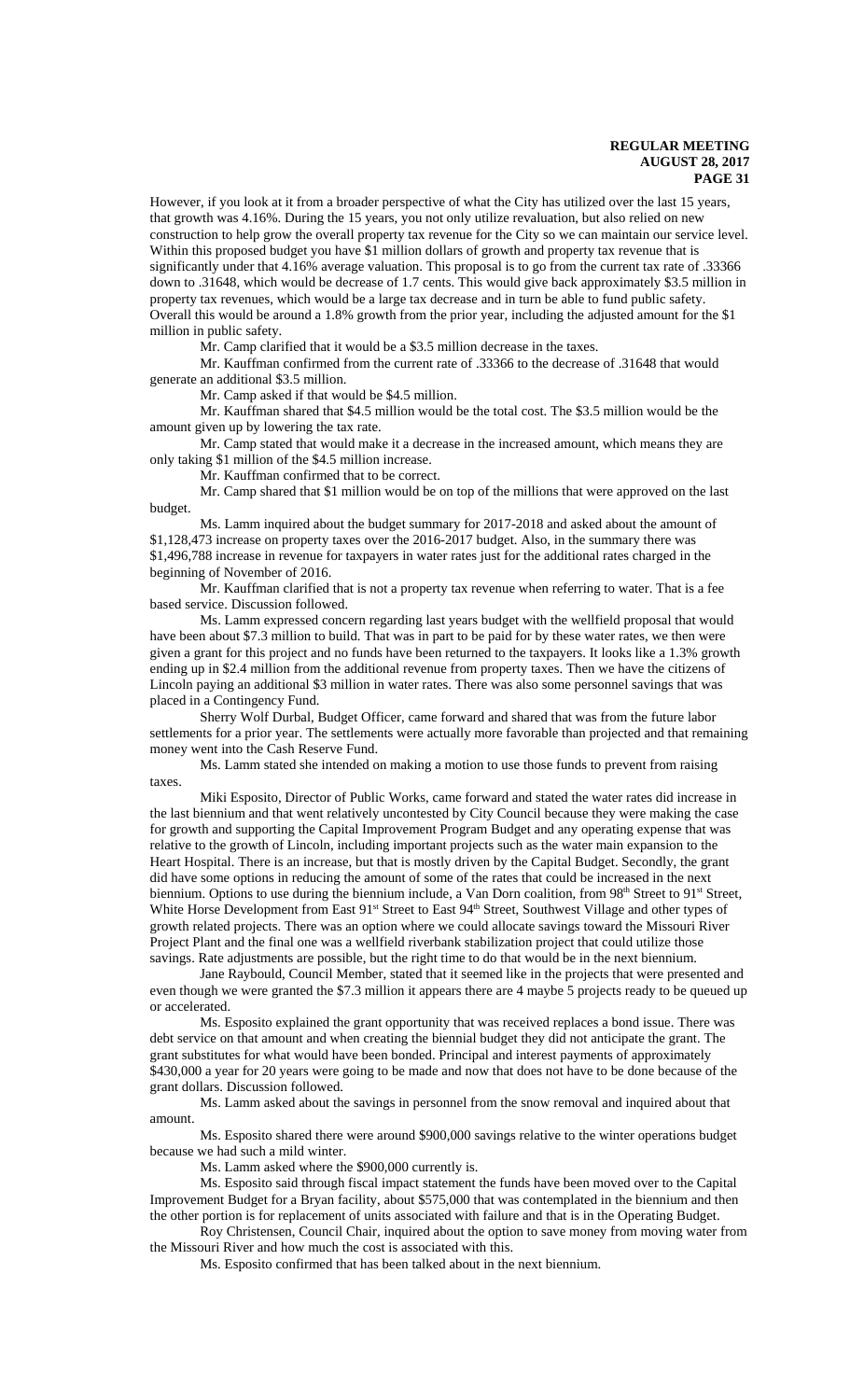Steve Owens, Public Works, came forward and explained in todays dollars that cost would be around \$500 million. In the third year of the CIP, they will create a fund to be putting money away for that project of about \$1 million per year. The idea was to take some of this new found money from the grant and put into that fund for the Missouri River. Discussion followed.

Tom Casady, Public Safety Director, came forward and shared this resolution would allow \$1 million to help support public safety operations. Lincoln has a Comprehensive Plan that is updated regularly and some of that growth was not anticipated, or at least the speed at which the growth is happening was not anticipated. Over the course of the past year, the Comp Plan has been amended 3 times to move land from tier 3, which is the lowest land to be developed well into the future into tier 1 land that would be placed at the top of the list. That land is at 7<sup>th</sup> and Alvo Road, 98<sup>th</sup> and Rokeby Road, and land between Rokeby and Sawtillo Road around 70<sup>th</sup> and 84<sup>th</sup> Street. A year ago, it was not anticipated that these areas and those amendments would have taken place. Another change is the funding of the South Beltway, which will further increase the speed at which Lincoln develops. Special events throughout Lincoln is another factor that was not anticipated. This year in 2017, they have had 125 events in Lincoln where they have needed 3 or more officers for that one event. These events are happening much more frequently and are overlapping much more frequently. They are placing renewed stress on an already very small police department to deal with this kind of growth.

Mr. Camp stated the Pinnacle Bank Arena anticipated growth and asked how the Police Department did not anticipate the growth as well.

Mr. Casady shared they did foresee growth, but at the rate the growth is happening was not anticipated with the number of events this year and the Police Department is having a tough time covering everything. Police Officers have not been added according to population since the 1990's so LPD is getting smaller every year. There are some years where they have added 2 and maybe even 4 officers, but still getting progressively smaller. The department is about 1.17 officer per 1,000 population. If LPD were going to be the same ratio as Omaha Police you would have to add well over 150 police officers to the 329 LPD officers that there are today. So 6 people will make a difference for the police department. Discussion followed.

Carl Eskridge, Council Member, stated there was a study that had taken place in the early part of the year involving the LPD team concept and to his knowledge they were going from the existing 5 teams that has a center team and make them into 4 teams due to a staffing issue.

Mr. Casady stated Chief Bliemeister wanted to get a group together to study these issues and regardless of how many command areas there are and how many teams you have to service the City, the reality is there are still the same number of officers. There are some minor changes being made to some team boundaries but overall it was decided that it would not be wise to move from 5 commanding areas to 4 commanding areas.

Mr. Eskridge shared that he spoke to an officer and it was stated that all the resources are sucked to the middle of Lincoln and that provides less resources on the edges of the City.

Mr. Casady confirmed that is exactly what happens particularly with the special events in Lincoln. This is another good example why they need more officers. It is scary to think of a police officer out at the Southeastern part of Lincoln dealing with something where he/she needs assistance and the other officer is coming from 27<sup>th</sup> and O Street. Discussion followed.

Michael Despain, Chief of Lincoln Fire and Rescue, came forward and shared one of the issues they have seen happening over the past year are the number of times they have apparatus break down. So it is either a breakdown or does not start and that is what is considered a failed response. Where someone needed help and the primary fire engine went in route and was unable to make it on scene due to a break down. Over the last 6 months there has been an increase in these types of situations. It is not uncommon for other agencies to experience one break down per year, and Lincoln Fire and Rescue has had 4 failed responses since January and 15 times that they needed to have something towed since January.

Mr. Camp asked if any of the fire engines have been replaced.

Chief Despain confirmed no fire engines have been replaced as of yet, but 2 trucks have come in and those have been replaced. There are a number of trucks and engines that have had serious issues such as transmission failure, corrosion of pump plumbing, corrosion that is eating through the frame rails. We are currently spending more money on fire apparatus repairs, which now, paying for a newer fleet would be paid up front, but there is also warranty protection included and less costs for repair. In a few weeks, there are three new engines that will be placed in service, once that happens there will be 8 total fire apparatus that will be in good working order and those would be equivalent to a grade A. The remaining 14 fire apparatus are all in poor working order, which would be equivalent to an F. Once an apparatus is approved it takes about a year for the department to receive them, and about another month to put them in service. At the rate that fire apparatus are being replaced with the current funding level, it is still about 14 years to cycle through the fleet to get it healthy. There might be times when emergency purchases will be asked for over the coming years to try and put something in service to make sure something is driveable. The problem with emergency purchases is that you typically pay higher than market rate and maintenance is higher.

Mr. Christensen asked how many total fire apparatus does Lincoln currently have.

Chief Despain shared there are currently 14 engines, 3 reserves, and 5 trucks. Discussion followed. Mr. Camp asked what the criteria was used to come up with the grades A thru F.

Chief Despain explained there is a formula that is used that deals with the age of the apparatus, the milage, the hours on the meter because sometimes it pumps even when not being driven, the cost over time, and repair costs. Discussion followed.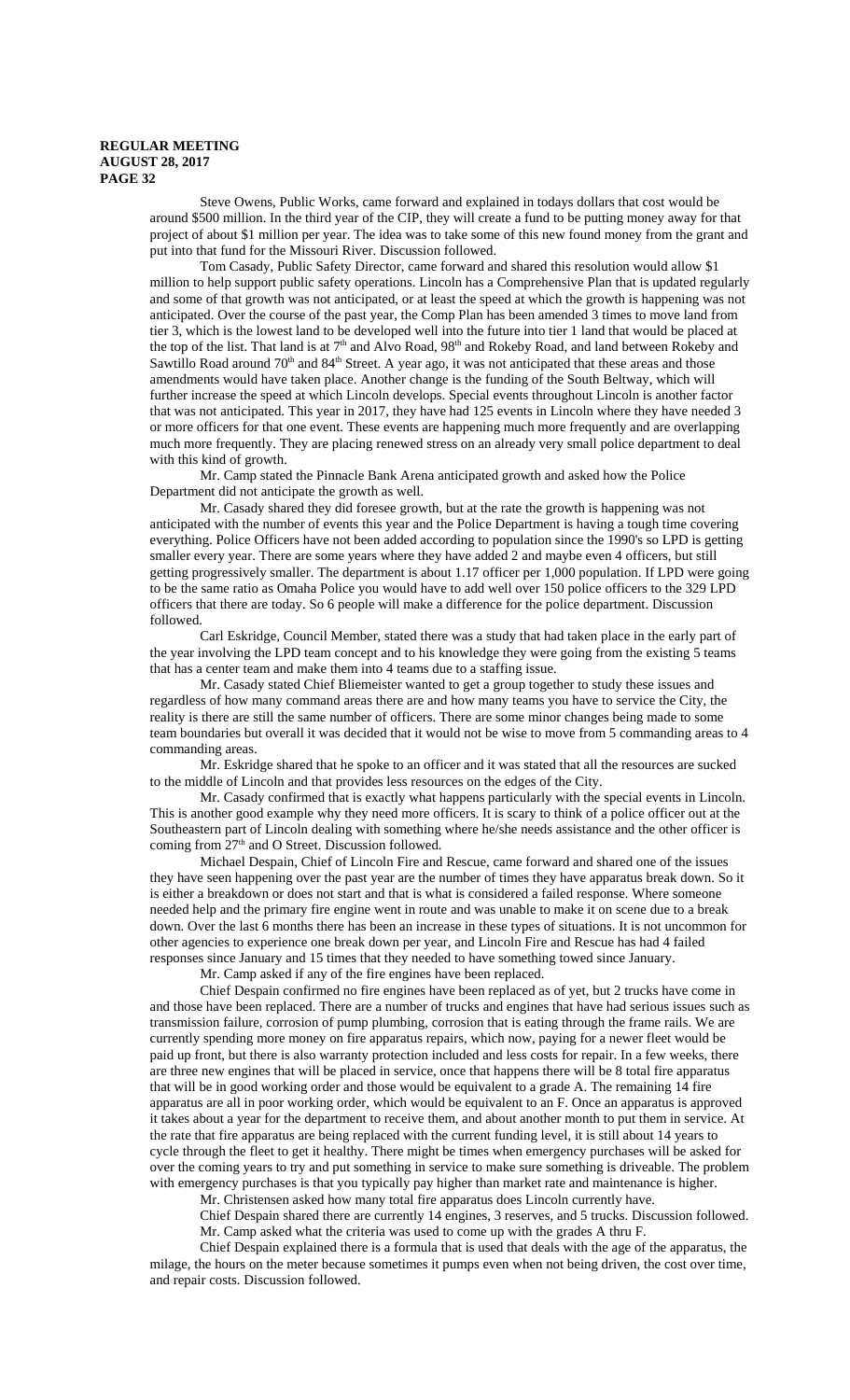Mr. Eskridge asked how much is being spent on repair costs.

Chief Despain confirmed that 2 to 3 years ago the repair costs were around \$300,000 to about \$550,000 now. Discussion followed.

Clyde Davis, 2400 Lake Street, came forward in support.

Pat Anderson-Sifuentez, Neighborworks Lincoln, 1500 S. 11<sup>th</sup> Street, came forward in support. Rachel Stivers-Stewart, 1620 S. 84<sup>th</sup> Street, came forward in support. Discussion followed. Richard Halvorson, 6311 Inverness Road, came forward in opposition.

Mr. Hoppe came forward for a rebuttal and stated that a tax increase in not defined as anything more than raising the levy. Valuation goes up in the City every year with the exception of the recession year of 2008. By that rationale we are saying we have raised taxes in the City 30 consecutive years. That is why a tax increase is defined as a levy increase, not a valuation increase. We have more revenue, but this is not a tax increase.

This matter was taken under advisement.

APPROVING A REQUEST TO THE CITY PERFORMANCE AUDIT COMMITTEE, PURSUANT TO CHAPTER 4.66 OF THE LINCOLN MUNICIPAL CODE, TO CONDUCT AUDITS 1) OF THE CITY DEVELOPMENT SERVICES CENTER WITH PARTICULAR ATTENTION TO THE CENTER'S PROCEDURES, OPERATIONS, USE OF CURRENT SPACE AS COMPARED TO NEEDS, AND RESPONSIVENESS TO CITIZEN REQUESTS FOR PERMITS AND INFORMATION AND 2) OF THE LINCOLN FIRE AND RESCUE DEPARTMENT TO CONDUCT A REVIEW OF MEDICAL RELATED CALLS THAT THE DEPARTMENT RESPONDS TO ON AN ANNUAL BASIS. (REQUEST FOR COUNCIL TO SUSPEND THE RULES FOR THIS ITEM TO HAVE PUBLIC HEARING & ACTION ON 8/28/17)

LAMM Moved to Suspend the Rules to have Introduction, Public Hearing & Action on this Date. Seconded by Eskridge & carried by the following vote: AYES: Christensen, Eskridge, Gaylor Baird, Lamm, Raybould, Shobe; NAYS: Camp.

No testifiers came forward for Public Hearing.

This matter was taken under advisement.

# **COUNCIL ACTION**

# **REPORTS OF CITY OFFICERS**

REAPPOINTING DEBRA MCGUIRE AND LUCAS SABALKA TO THE AIR POLLUTION ADVISORY BOARD FOR TERMS EXPIRING SEPTEMBER 1, 2020 - CLERK read the following resolution, introduced by Jane Raybould, who moved its adoption:<br>A-90640 BE IT RESOLVED by the City Council of the

BE IT RESOLVED by the City Council of the City of Lincoln, Nebraska:

That the reappointments of Debra McGuire and Lucas Sabalka to the Air Pollution Advisory Board, for terms expiring September 1, 2020, are hereby approved.

Introduced by Jane Raybould

Seconded by Eskridge & carried by the following vote: AYES: Camp, Christensen, Eskridge, Gaylor Baird, Lamm, Raybould, Shobe; NAYS: None

REAPPOINTING REBECCA GARRETT-FERGUSON TO THE POLICE AND FIRE PENSION PLAN INVESTMENT BOARD FOR A TERM EXPIRING SEPTEMBER 1, 2022 - CLERK read the following resolution, introduced by Jane Raybould, who moved its adoption:

A-90641 BE IT RESOLVED by the City Council of the City of Lincoln, Nebraska:

That the reappointment of Rebecca Garrett-Ferguson to the Police and Fire Pension Plan Investment Board, for a term expiring September 1, 2022, is hereby approved.

Introduced by Jane Raybould

- Seconded by Eskridge & carried by the following vote: AYES: Camp, Christensen, Eskridge, Gaylor Baird, Lamm, Raybould, Shobe; NAYS: None
- APPOINTING YINGXIAO SONG TO THE TELECOMMUNICATION/CABLE TELEVISION ADVISORY BOARD FOR A TERM EXPIRING JULY 1, 2020 - CLERK read the following resolution, introduced by Jane Raybould, who moved its adoption:
- A-90642 BE IT RESOLVED by the City Council of the City of Lincoln, Nebraska: That the appointment of Yingxiao Song to the Telecommunication/Cable Television Advisory Board, for a term expiring July 1, 2020, is hereby approved.

Introduced by Jane Raybould Seconded by Eskridge & carried by the following vote: AYES: Camp, Christensen, Eskridge,

Gaylor Baird, Lamm, Raybould, Shobe; NAYS: None

APPOINTING CRISTY JOY TO THE LINCOLN-LANCASTER COUNTY PLANNING COMMISSION FOR A TERM EXPIRING SEPTEMBER 24, 2019 - CLERK read the following resolution, introduced by Jane Raybould, who moved its adoption: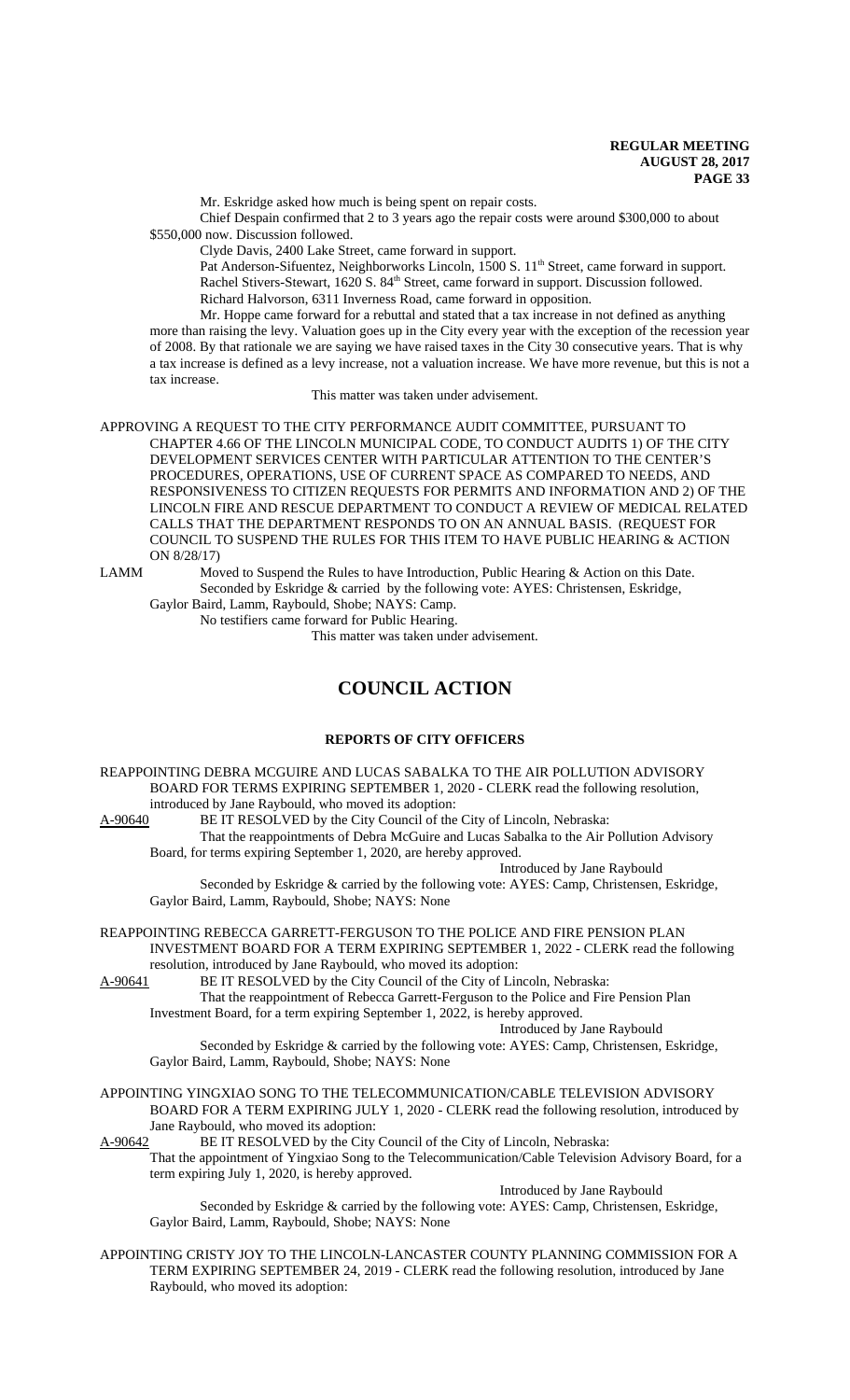A-90643 BE IT RESOLVED by the City Council of the City of Lincoln, Nebraska: That the appointment of Cristy Joy to the Lincoln-Lancaster County Planning Commission, for a term expiring September 24, 2019, is hereby approved.

Introduced by Jane Raybould Seconded by Eskridge & carried by the following vote: AYES: Camp, Christensen, Eskridge, Gaylor Baird, Lamm, Raybould, Shobe; NAYS: None

APPOINTING VICKIE MCDONALD TO THE BOARD OF ZONING APPEALS FOR A TERM EXPIRING FEBRUARY 1, 2019 - CLERK read the following resolution, introduced by Jane Raybould, who moved its adoption:

A-90644 BE IT RESOLVED by the City Council of the City of Lincoln, Nebraska:

That the appointment of Vickie McDonald to the Board of Zoning Appeals, for a term expiring February 1, 2019, is hereby approved.

Introduced by Jane Raybould Seconded by Eskridge & carried by the following vote: AYES: Camp, Christensen, Eskridge, Gaylor Baird, Lamm, Raybould, Shobe; NAYS: None.

- CLERK'S LETTER AND MAYOR'S APPROVAL OF RESOLUTION AND ORDINANCES PASSED BY CITY COUNCIL ON AUGUST 7, 2017 - CLERK presented said report which was placed on file in the Office of the City Clerk. **(27-1)**
- CLERK'S LETTER AND MAYOR'S APPROVAL OF RESOLUTION AND ORDINANCES PASSED BY CITY COUNCIL ON AUGUST 14, 2017 - CLERK presented said report which was placed on file in the Office of the City Clerk. **(27-1)**
- LINCOLN ELECTRIC SYSTEM FINANCIAL & OPERATING STATEMENT FOR THE MONTH OF JULY, 2017 - CLERK presented said report which was placed on file in the Office of the City Clerk. **(40)**

#### **PETITIONS & COMMUNICATIONS**

- SETTING THE HEARING DATE OF MONDAY, SEPTEMBER 11, 2017 AT 3:00 P.M. ON THE APPLICATION OF COSTCO WHOLESALE CORP. DBA COSTCO WHOLESALE #1285 FOR A CLASS D LIQUOR LICENSE AT 1620 PINE LAKE ROAD - CLERK read the following resolution, introduced by Bennie Shobe, who moved its adoption:<br>A-90645 BE IT RESOLVED by the City Council, of the
- BE IT RESOLVED by the City Council, of the City of Lincoln, that a hearing date is hereby set for Monday, September 11, 2017, at 3:00 p.m. or as soon thereafter as possible in the City Council Chambers, County-City Building, 555 S. 10th St., Lincoln, NE for the Application of Costco Wholesale Corp. dba Costco Wholesale #1285 for a Class D Liquor License at 1620 Pine Lake Road. If the Police Dept. is unable to complete the investigation by said time, a new hearing date will be set.

Introduced by Bennie Shobe

Seconded by Eskridge & carried by the following vote: AYES: Camp, Christensen, Eskridge, Gaylor Baird, Lamm, Raybould, Shobe; NAYS: None.

- SETTING THE HEARING DATE OF MONDAY, SEPTEMBER 18, 2017 AT 3:00 P.M. ON THE APPLICATION OF TMAI & JPHAM INVESTMENT GROUP LLC DBA 12TH STREET PUB FOR A CLASS CK LIQUOR LICENSE AT 100 N 12TH STREET - CLERK read the following resolution, introduced by Bennie Shobe, who moved its adoption:<br>A-90646 BE IT RESOLVED by the City Council, of the
- BE IT RESOLVED by the City Council, of the City of Lincoln, that a hearing date is hereby set for Monday, September 18, 2017, at 3:00 p.m. or as soon thereafter as possible in the City Council Chambers, County-City Building, 555 S. 10th St., Lincoln, NE for the Application of TMAI & JPHAM Investment Group LLC dba 12<sup>th</sup> Street Pub for a Class CK Liquor License at 100 N 12<sup>th</sup> Street. If the Police Dept. is unable to complete the investigation by said time, a new hearing date will be

set.

Introduced by Bennie Shobe

Seconded by Eskridge & carried by the following vote: AYES: Camp, Christensen, Eskridge, Gaylor Baird, Lamm, Raybould, Shobe; NAYS: None.

- SETTING THE HEARING DATE OF MONDAY, SEPTEMBER 18, 2017 AT 3:00 P.M. ON THE APPLICATION OF LAGNIAPPE 9 LLC DBA RED FOX WESTSIDE GRILLE FOR A CLASS I LIQUOR LICENSE AT 1339 WEST O STREET - CLERK read the following resolution, introduced by Bennie Shobe, who moved its adoption:<br>A-90647 BE IT RESOLVED by the City
- BE IT RESOLVED by the City Council, of the City of Lincoln, that a hearing date is hereby set for Monday, September 18, 2017, at 3:00 p.m. or as soon thereafter as possible in the City Council Chambers, County-City Building, 555 S. 10th St., Lincoln, NE for the Application of Lagniappe 9 LLC dba Red Fox Westside Grille for a Class I Liquor License at 1339 West O Street.

If the Police Dept. is unable to complete the investigation by said time, a new hearing date will be set.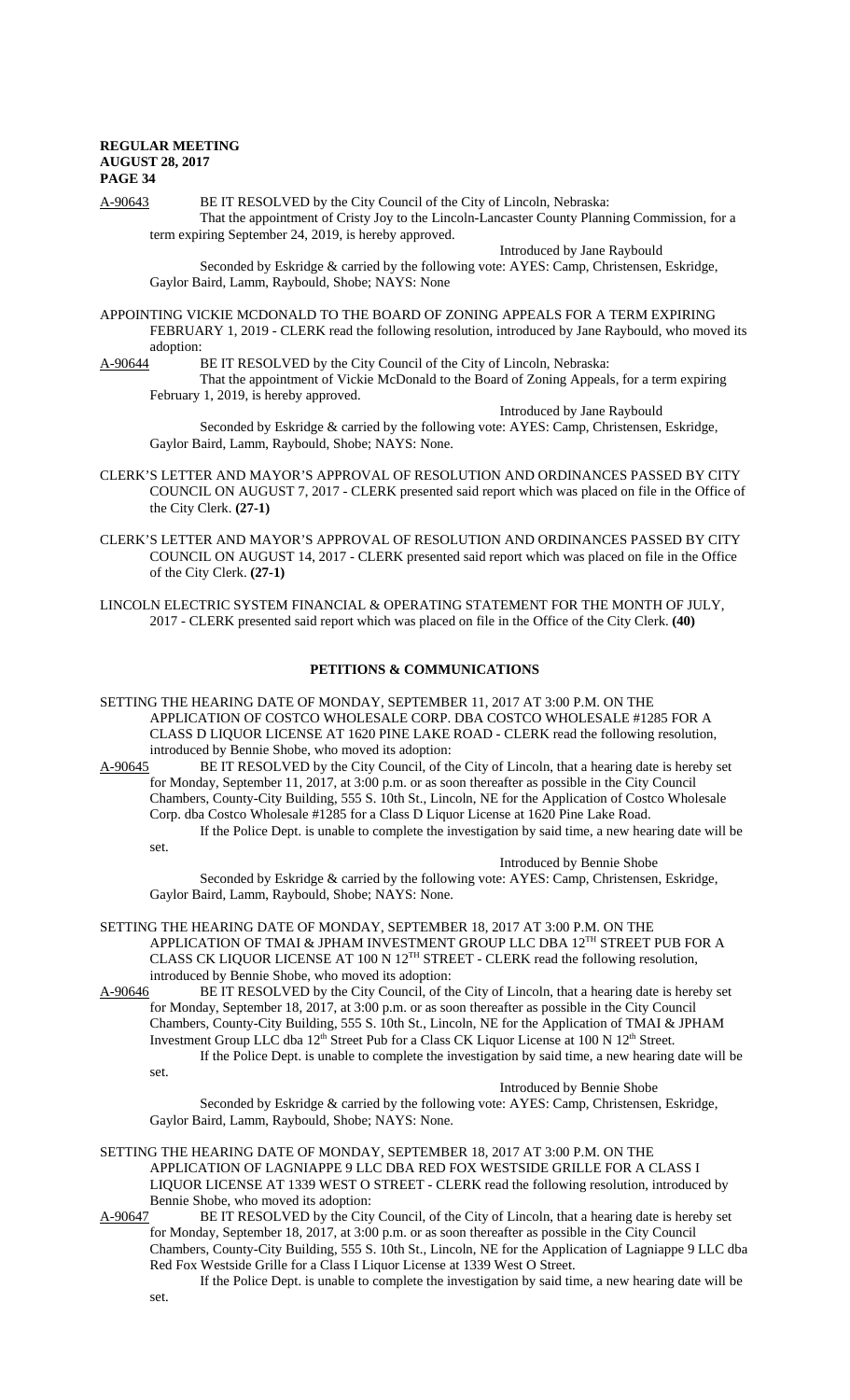#### Introduced by Bennie Shobe

Seconded by Eskridge & carried by the following vote: AYES: Camp, Christensen, Eskridge, Gaylor Baird, Lamm, Raybould, Shobe; NAYS: None.

SETTING THE HEARING DATE OF MONDAY, SEPTEMBER 18, 2017 AT 3:00 P.M. ON THE APPLICATION OF STEVE O'S LOUNGE LLC DBA STEVE O'S LOUNGE FOR AN ADDITION OF AN AREA MEASURING APPROX. 56' X 20' TO THE LICENSED PREMISE AT 110 WEST FLETCHER AVENUE - CLERK read the following resolution, introduced by Bennie Shobe, who moved its adoption:

A-90648 BE IT RESOLVED by the City Council, of the City of Lincoln, that a hearing date is hereby set for Monday, September 18, 2017, at 3:00 p.m. or as soon thereafter as possible in the City Council Chambers, County-City Building, 555 S. 10th St., Lincoln, NE for the Application of of Steve O's Lounge LLC dba Steve O's Lounge for an addition of an area measuring approx. 56' X 20' to the licensed premise at 110 West Fletcher Avenue.

If the Police Dept. is unable to complete the investigation by said time, a new hearing date will be set.

Introduced by Bennie Shobe Seconded by Eskridge & carried by the following vote: AYES: Camp, Christensen, Eskridge, Gaylor Baird, Lamm, Raybould, Shobe; NAYS: None.

# **PLACED ON FILE IN THE OFFICE OF THE CITY CLERK**:

Administrative Amendment No. 17048, to Final Plat No. 17038, Silverhawk Estates, approved by the Planning Director on August 17, 2017, to acknowledge the Affidavit of Surveyor to correct typographical errors on Silverhawk Estates Final Plat, generally located at S. 54th Street and Wittstruck Road. Administrative Amendment No. 17044, to Preliminary Plat No. 16008, Southwest Village Heights, approved

by the Planning Director on August 18, 2017, to modify the grading minimum opening elevations around the detention cells in Outlots B and C, generally located at W. Amaranth Lane and South Folsom Street.

# **THE FOLLOWING WERE REFERRED TO THE PLANNING DEPT:**

Change of Zone No. 16063A - Requested by Wilderness Hills, LLC, amending the Wilderness Hills Commercial Planned Unit Development to add motorized vehicle sales and repair/service, early childhood care facilities, academies, and private schools as allowed uses, with a waiver to side yard setbacks, on property generally located at the southeast corner of 27th Street and Yankee Hill Road.

Change of Zone No. 17020 – Requested by Lancaster County Board of Commissioners, from P (Public District) to R 4 (Residential District) with landmark overlay, on property generally located at 2202 South 11th Street. Special Permit No. 17029 – Requested by David B. Stirtz, to allow for an exception to the maximum height permitted in the R 8 Residential District, to allow for a church bell tower, on property generally located at 1213 H Street.

Special Permit No. 17030 – Requested by Lancaster County Board of Commissioners, to foster preservation of the former Saint Elizabeth Hospital Nurses Home (Trabert Hall) by permitting its utilization for offices or dwelling units, or for some mix thereof, under the provisions of Section 27.63.400 of the City of Lincoln Zoning Ordinance, on generally located at 2202 South 11<sup>th</sup> Street.

Text Amendment No. 17012 – Requested by David and Cynthia Wood, amending Chapter 27.72 of the Lincoln Municipal Code relating to the zoning ordinance height and lot regulations by amending Section 27.72.120 to provide that an accessory building attached to the main building by an unenclosed deck or walkway shall not be considered part of the main building and subject to the height and yard requirements of the main building; and repealing Section 27.72.120 of the Lincoln Municipal Code as hitherto existing.

#### **LIQUOR RESOLUTIONS**

APPLICATION OF GLOBAL WARMING, INC. DBA THE MILL FOR A CLASS CK LIQUOR LICENSE AT 330 SOUTH 21<sup>ST</sup> STREET - CLERK read the following resolution, introduced by Jon Camp, who moved its adoption for approval:

A-90649 BE IT RESOLVED by the City Council of the City of Lincoln, Nebraska:

That after hearing duly had as required by law, consideration of the facts of this application, the Nebraska Liquor Control Act, and the pertinent City ordinances, the City Council recommends that the application of Global Warming, Inc. dba The Mill for a Class "CK" liquor license at 330 South 21st Street, Lincoln, Nebraska, for the license period ending October 31, 2017, be approved with the condition that:

1. All employees must possess a valid Responsible Beverage Server/Seller Permit as required by Section 5.04.124 of the Lincoln Municipal Code.

2. The premises must comply in every respect with all city and state regulations.

The City Clerk is directed to transmit a copy of this resolution to the Nebraska Liquor Control Commission.

# Introduced by Jon Camp

Seconded by Eskridge & carried by the following vote: AYES: Camp, Christensen, Eskridge, Gaylor Baird, Lamm, Raybould, Shobe; NAYS: None.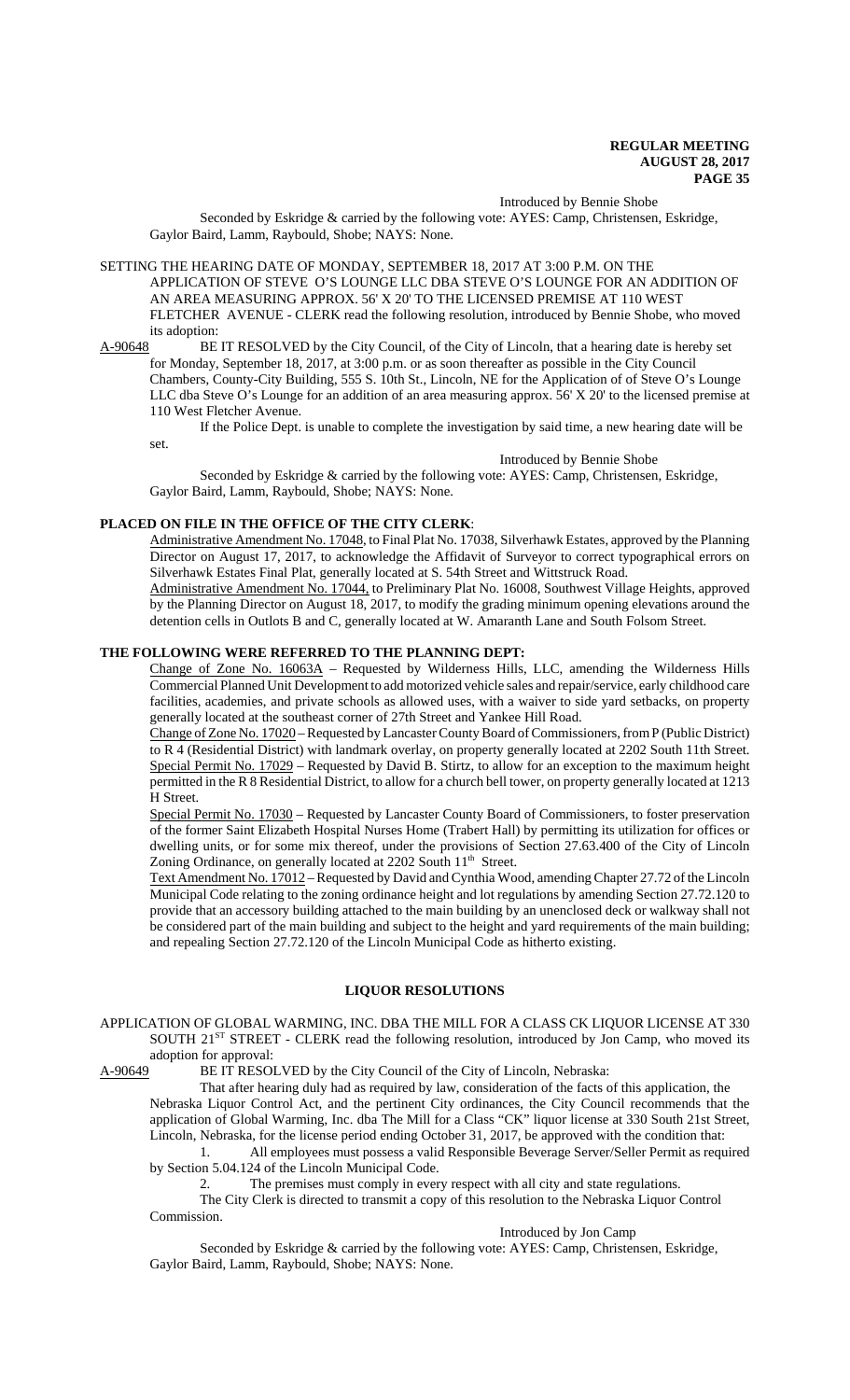MANAGER APPLICATION OF TAMARA S. SLOAN FOR GLOBAL WARMING, INC. DBA THE MILL AT 330 SOUTH 21<sup>ST</sup> STREET - CLERK read the following resolution, introduced by Jon Camp, who moved its

adoption for approval:<br>A-90650 WHEREAS. WHEREAS, Global Warming, Inc. dba The Mill located at 330 South 21st Street, Lincoln, Nebraska has been approved for a Retail Class "CK" liquor license, and now requests that Tamara S. Sloan be named manager;

> WHEREAS, Tamara S. Sloan appears to be a fit and proper person to manage said business. NOW, THEREFORE, BE IT RESOLVED by the City Council of the City of Lincoln, Nebraska:

That after hearing duly had as required by law, consideration of the facts of this application, the Nebraska Liquor Control Act, and the pertinent City ordinances, the City Council recommends that Tamara S. Sloan be approved as manager of this business for said licensee.

The City Clerk is directed to transmit a copy of this resolution to the Nebraska Liquor Control Commission.

#### Introduced by Jon Camp

Seconded by Eskridge & carried by the following vote: AYES: Camp, Christensen, Eskridge, Gaylor Baird, Lamm, Raybould, Shobe; NAYS: None.

- APPLICATION OF GLOBAL WARMING, INC. DBA THE MILL TO EXPAND ITS CLASS C LIQUOR LICENSE BY THE ADDITION OF SUITE 1300 MEASURING APPROXIMATELY 47 FEET BY 42 FEET INCLUDING OUTSIDE AREA MEASURING APPROXIMATELY 28 FEET BY 9 FEET AT 2021 TRANSFORMATION DRIVE, SUITE 1350 - CLERK read the following resolution, introduced by Jon Camp, who moved its adoption for approval:
- A-90651 That after hearing duly had as required by law, consideration of the facts of this application, the Nebraska Liquor Control Act, and the pertinent City ordinances, the City Council recommends that the application of Global Warming, Inc. dba The Mill to expand its licensed premises by the addition of Suite 1300 measuring approximately 47 feet by 42 feet including outdoor area measuring approximately 28 feet by 9 feet, at 2021 Transformation Drive, Suite 1350, Lincoln, Nebraska, be approved with the condition that the premises complies in every respect with all City and State regulations, specifically the Smoking Regulation Act and the Nebraska Clean Indoor Air Act.

BE IT FURTHER RESOLVED that the City Clerk is directed to transmit a copy of this resolution to the Nebraska Liquor Control Commission.

#### Introduced by Jon Camp

Seconded by Eskridge & carried by the following vote: AYES: Camp, Christensen, Eskridge, Gaylor Baird, Lamm, Raybould, Shobe; NAYS: None.

MANAGER APPLICATION OF JEFFREY S. BUNTGEN FOR MMG NEBRASKA F&B, INC. DBA CHILI'S GRILL & BAR AT 6730 SOUTH 27TH STREET - CLERK read the following resolution, introduced by Jon Camp, who moved its adoption for approval:<br>A-90652 WHEREAS, MMG Net

WHEREAS, MMG Nebraska F&B, Inc. dba Chili's Grill & Bar located at 6730 South 27th Street, Lincoln, Nebraska has been approved for a Retail Class "I" liquor license, and now requests that Jeffrey S. Buntgen be named manager;

> WHEREAS, Jeffrey S. Buntgen appears to be a fit and proper person to manage said business. NOW, THEREFORE, BE IT RESOLVED by the City Council of the City of Lincoln, Nebraska: That after hearing duly had as required by law, consideration of the facts of this application, the

Nebraska Liquor Control Act, and the pertinent City ordinances, the City Council recommends that Jeffrey S. Buntgen be approved as manager of this business for said licensee.

The City Clerk is directed to transmit a copy of this resolution to the Nebraska Liquor Control Commission.

## Introduced by Jon Camp

Seconded by Eskridge & carried by the following vote: AYES: Camp, Christensen, Eskridge, Gaylor Baird, Lamm, Raybould, Shobe; NAYS: None.

#### MANAGER APPLICATION OF JOSEPH J. RAIMI FOR HOPCAT LINCOLN, LLC DBA HOPCAT AT 601 P STREET - CLERK read the following resolution, introduced by Jon Camp, who moved its adoption for approval:

A-90653 WHEREAS, HopCat Lincoln, LLC dba HopCat located at 601 P Street, Lincoln, Nebraska has been approved for a Retail Class "CG" liquor license, and now requests that Joseph J. Raimi be named manager; WHEREAS, Joseph J. Raimi appears to be a fit and proper person to manage said business. NOW, THEREFORE, BE IT RESOLVED by the City Council of the City of Lincoln, Nebraska:

That after hearing duly had as required by law, consideration of the facts of this application, the Nebraska Liquor Control Act, and the pertinent City ordinances, the City Council recommends that Joseph J. Raimi be approved as manager of this business for said licensee.

The City Clerk is directed to transmit a copy of this resolution to the Nebraska Liquor Control Commission.

#### Introduced by Jon Camp

Seconded by Eskridge & carried by the following vote: AYES: Camp, Christensen, Eskridge, Gaylor Baird, Lamm, Raybould, Shobe; NAYS: None.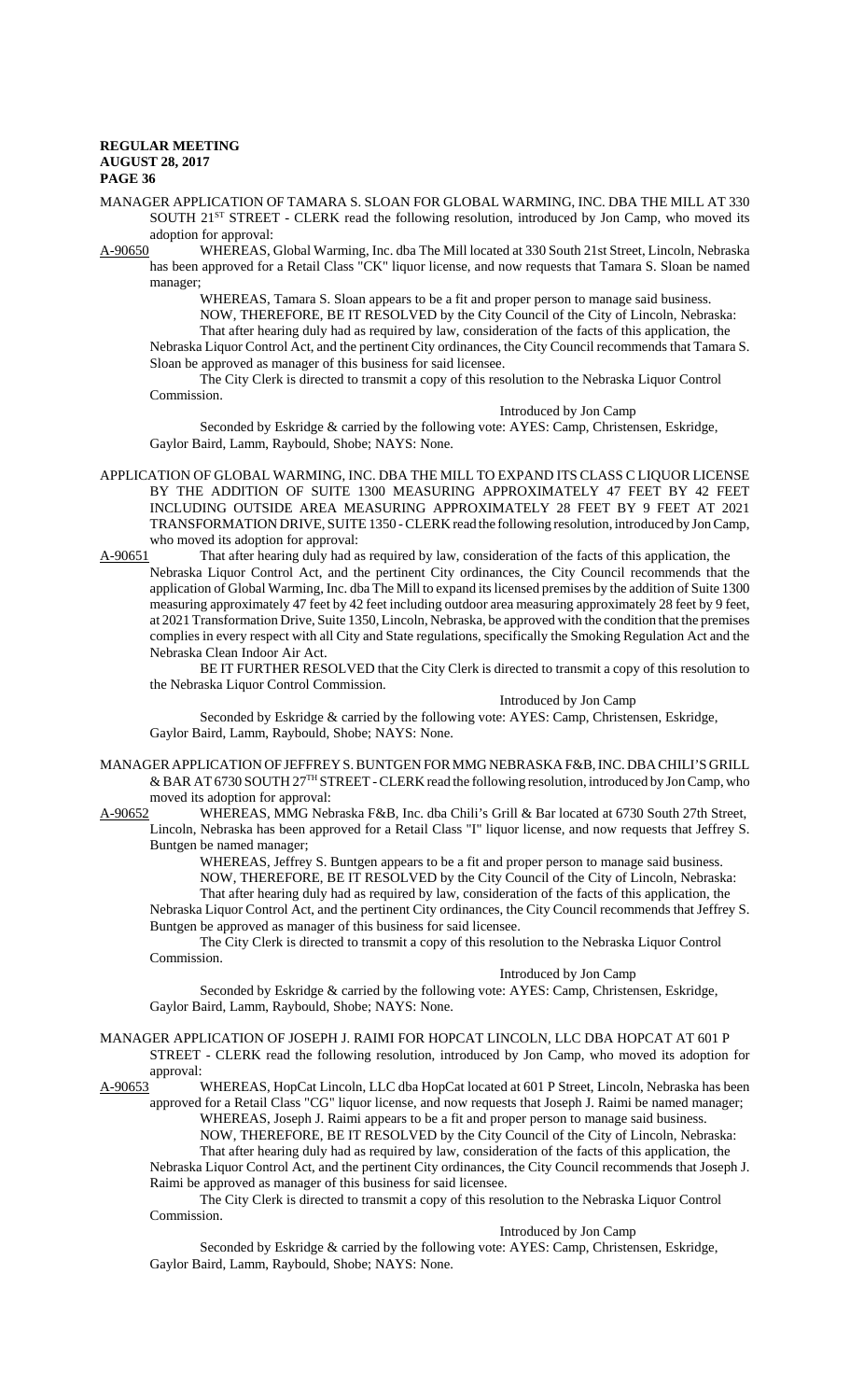APPLICATION OF RHINODYNAMICS, INC. DBA DUFFY'S TAVERN FOR A SPECIAL DESIGNATED LICENSE TO COVER AN OUTDOOR AREA MEASURING APPROXIMATELY 80 FEET BY 60 FEET AT 1412 O STREET ON SEPTEMBER 24, 2017 BETWEEN NOON AND 2:00 A.M. - CLERK read the

following resolution, introduced by Jon Camp, who moved its adoption for approval:<br>A-90654 BE IT RESOLVED by the City Council of the City of Lincoln. Nebraska:

BE IT RESOLVED by the City Council of the City of Lincoln, Nebraska:

That after hearing duly had as required by law, consideration of the facts of this application, the Nebraska Liquor Control Act, and the pertinent City ordinances, the City Council recommends that the application of Rhinodynamics, Inc. dba Duffy's Tavern for a special designated license to cover an outdoor area measuring approximately 80 feet by 60 feet at 1412 O Street, Lincoln, Nebraska, on September 24, 2017, between the hours of noon and 2:00 a.m., be approved with the condition that the premises complies in every respect with all City and State regulations and with the following requirements:

- 1. Identification to be checked, wristbands required on all parties wishing to consume alcohol.<br>2. Adequate security shall be provided for the event.
- 2. Adequate security shall be provided for the event.<br>3. The area requested for the permit shall be separated to
- The area requested for the permit shall be separated from the public by a fence or other means.
- 4. Responsible alcohol service practices shall be followed.

BE IT FURTHER RESOLVED the City Clerk is directed to transmit a copy of this resolution to th Nebraska Liquor Control Commission.

### Introduced by Jon Camp

Seconded by Eskridge & carried by the following vote: AYES: Camp, Christensen, Eskridge, Gaylor Baird, Lamm, Raybould, Shobe; NAYS: None.

APPLICATION OF RHINODYNAMICS, INC. DBA DUFFY'S TAVERN FOR A SPECIAL DESIGNATED LICENSE TO COVER AN OUTDOOR AREA MEASURING APPROXIMATELY 130 FEET BY 80 FEET AT 1412 O STREET ON SEPTEMBER 28, 29, & 30, 2017 BETWEEN 8:00 A.M. AND 2:00 A.M. - CLERK read the following resolution, introduced by Jon Camp, who moved its adoption for approval:<br>A-90655 BE IT RESOLVED by the City Council of the City of Lincoln, Nebraska:

BE IT RESOLVED by the City Council of the City of Lincoln, Nebraska:

That after hearing duly had as required by law, consideration of the facts of this application, the Nebraska Liquor Control Act, and the pertinent City ordinances, the City Council recommends that the application of Rhinodynamics, Inc. dba Duffy's Tavern for a special designated license to cover an outdoor area measuring approximately 130 feet by 80 feet at 1412 O Street, Lincoln, Nebraska, on September 28, 29, & 30, 2017, between the hours of 8:00 a.m. and 2:00 a.m., be approved with the condition that the premises complies in every respect with all City and State regulations and with the following requirements:

- 1. Identification to be checked, wristbands required on all parties wishing to consume alcohol.<br>2. Adequate security shall be provided for the event.
- 2. Adequate security shall be provided for the event.<br>3. The area requested for the permit shall be separated
- The area requested for the permit shall be separated from the public by a fence or other means.
- 4. Responsible alcohol service practices shall be followed.

BE IT FURTHER RESOLVED the City Clerk is directed to transmit a copy of this resolution to the Nebraska Liquor Control Commission.

# Introduced by Jon Camp

Seconded by Eskridge & carried by the following vote: AYES: Camp, Christensen, Eskridge, Gaylor Baird, Lamm, Raybould, Shobe; NAYS: None.

# **PUBLIC HEARING - RESOLUTIONS**

# ACCEPTING THE REPORT OF NEW AND PENDING CLAIMS AGAINST THE CITY AND APPROVING

DISPOSITION OF CLAIMS SET FORTH FOR THE PERIOD OF AUGUST 1-15, 2017 - PRIOR to reading: ESKRIDGE Moved Motion to Amend No. #1 to amend Bill No. 17R-214 in the following manner:

On line 15, the claim of Rent-A-Van should be moved from the list of DENIED CLAIMS to the list of ALLOWED/SETTLED CLAIMS in the amount of \$860.79.

Seconded by Raybould & carried by the following vote: AYES: Camp, Christensen, Eskridge, Gaylor Baird, Lamm, Raybould, Shobe; NAYS: None.

ESKRIDGE Moved Motion to Amend No. 2 to amend Bill No. 17R-214 in the following manner:

The claim of Kevin J. Patak should be added to the list of **ALLOWED/SETTLED CLAIMS** in the amount of \$3,788.37.

Seconded by Raybould & carried by the following vote: AYES: Camp, Christensen, Eskridge, Gaylor Baird, Lamm, Raybould, Shobe; NAYS: None.

CLERK Read the following resolution, introduced by Jane Raybould, who moved its adoption as amended: A-90656 BE IT RESOLVED by the City Council of the City of Lincoln, Nebraska:

That the claims listed in the attached report, marked as Exhibit "A", dated August 16, 2017, of various new and pending tort claims filed against the City of Lincoln with the Office of the City Attorney or the Office of the City Clerk, as well as claims which have been disposed of, are hereby received as required by Neb. Rev. Stat. § 13-905 (Reissue 1997). The dispositions of claims by the Office of the City Attorney, as shown by the attached report, are hereby approved:

| <b>DENIED CLAIMS</b> |                | ALLOWED/SETTLED CLAIMS |            |  |
|----------------------|----------------|------------------------|------------|--|
| Susan Klein          | \$1,000,000.00 | Jason Burcham          | \$169.22   |  |
| Brooke Bartek        | 248.14         | Lionel E. Vosta        | 132.22     |  |
| Lane Vasa            | 63.21          | Rent-A-Van             | \$860.79   |  |
| Barry T. James o/b/o |                | Kevin J. Patak         | \$3,788.37 |  |
| Barry T. James Jr.   | 10.000.00      |                        |            |  |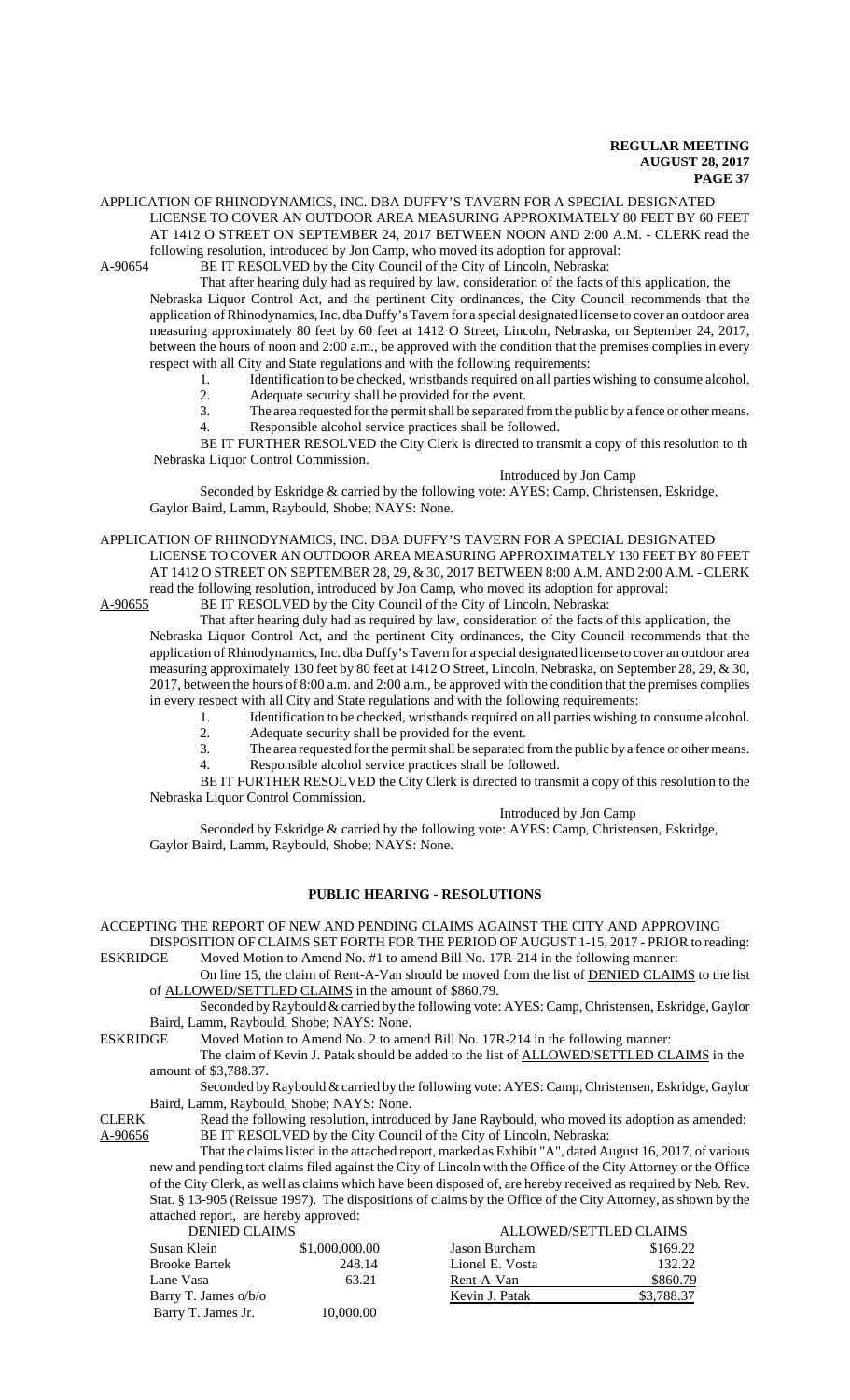| <del>Rent-A-Van-</del> | 860.79 |
|------------------------|--------|
|                        |        |
| Bastienne Salners      | 107.00 |
| Deb Flowers            | 85.00  |

The City Attorney is hereby directed to mail to the various claimants listed herein a copy of this resolution which shows the final disposition of their claim.

Introduced by Jane Raybould

Seconded by Eskridge & carried by the following vote: AYES: Camp, Christensen, Eskridge, Gaylor Baird, Lamm, Raybould, Shobe; NAYS: None.

AUTHORIZING THE PARKS & RECREATION DEPARTMENT'S SUBMITTAL OF AN APPLICATION FOR FINANCIAL AID TO THE NEBRASKA GAME AND PARKS COMMISSION'S RECREATIONAL TRAILS PROGRAM FOR REPLACEMENT OF THE WILDERNESS PARK SOUTH BRIDGE OVER SALT CREEK, APPROXIMATELY ½ MILE NORTH OF SALTILLO ROAD - CLERK read the following resolution, introduced by Jane Raybould, who moved its adoption:

A-90657 WHEREAS, the City of Lincoln through its Parks and Recreation Department proposes to apply to the Nebraska Game and Parks Commission for financial assistance from the Recreational Trails Program grant fund for the replacement of the Wilderness Park South Bridge over Salt Creek approximately ½ mile north of Saltillo Road; and

WHEREAS, the total cost of the project will be \$429,550.00, of which the Recreational Trails Program request will be \$250,000.00 and the City of Lincoln's costs will be \$179,550.00, including \$50,000.00 in donations; and

WHEREAS, the City of Lincoln wishes to express its support for the project and its willingness to commit the necessary financial resources to operate and maintain the completed project in a safe and attractive manner for the public.

NOW, THEREFORE, BE IT RESOLVED by the City Council of the City of Lincoln, Nebraska:

1. The City of Lincoln hereby expresses its support for the application being made by its Parks and Recreation Department to the Nebraska Game and Parks Commission for financial assistance from the Recreational Trails Program grant fund for the replacement of the Wilderness Park South Bridge over Salt Creek approximately ½ mile north of Saltillo Road.

2. The Mayor and Director of the Parks and Recreation Department of the City of Lincoln, Nebraska are authorized to sign the application for financial assistance and any other official project documents that are necessary to obtain such assistance, including any agreements, contracts, or other documents that are required by the State of Nebraska or the Federal Highway Administration.

The City of Lincoln currently has the written commitment for \$129,550.00 in settlement and CIP funds, plus \$50,000.00 in donations, for the 41.8% local matching share for the project elements that are identified on the application form and the supplemental documents and will, as it becomes necessary, allocate the local funds for this project.

4. The City of Lincoln will commit the necessary financial resources to operate and maintain the completed project in a safe and attractive manner for public use.

5. The City of Lincoln will not discriminate against any person on the basis of race, color, age, religion, handicap, sex, or national origin in the use of the proposed project acquired or developed pursuant to the project proposal, and shall comply with the terms and intent of Title VI of the Civil Rights Act of 1964, and any of the regulations promulgated pursuant to such Act.

6. The City of Lincoln will comply with all rules and regulations of the Recreational Trails Program, applicable Executive Orders, and all state laws that govern the grant applicant during the performance of the project.

7. The City of Lincoln will comply with the federal disability access and use standards where they can be reasonably applied in accord with the Americans with Disabilities Act of 1991.

8. The City Clerk is directed to transmit a certified copy of this resolution to the Parks and Recreation Department for transmittal to the Nebraska Game and Parks Commission.

Introduced by Jane Raybould

Seconded by Eskridge & carried by the following vote: AYES: Camp, Christensen, Eskridge, Gaylor Baird, Lamm, Raybould, Shobe; NAYS: None.

### AUTHORIZING THE TRANSFER OF BALANCES PLUS ACCRUED INTEREST IN THE AMOUNT OF \$861,707.00 FROM ANTELOPE VALLEY BOND SURPLUS/RESERVE, ACCOUNT 102013.9220 TO LINCOLN PARKS FOUNDATION TRAGO PARK ENDOWMENT - PRIOR to reading:

LAMM Moved to amend Bill No. 17R-215 as follows.

1. The finance Director is hereby authorized to transfer \$361,707 in cash and appropriations to the Lincoln Parks & Recreation Foundation, pursuant to an agreement with said Foundation, with the remaining Antelope Valley Bond Surplus balances plus accrued interest or other revenue to be transferred to pay for Fire Apparatus:

|            | From: 102013.9220 Antelope Valley Bond Surplus/Res. | \$861,707 |
|------------|-----------------------------------------------------|-----------|
| To:        | Lincoln Parks Foundation Trago Park Endowment       | \$361,707 |
| <u>To:</u> | 405105.6064 Fire Apparatus                          | \$500,000 |

Seconded by Camp & **LOST** by the following vote: AYES: Camp, Christensen, Lamm; NAYS: Eskridge, Gaylor Baird, Raybould, Shobe.

CLERK Read the following resolution, introduced by Jane Raybould, who moved its adoption: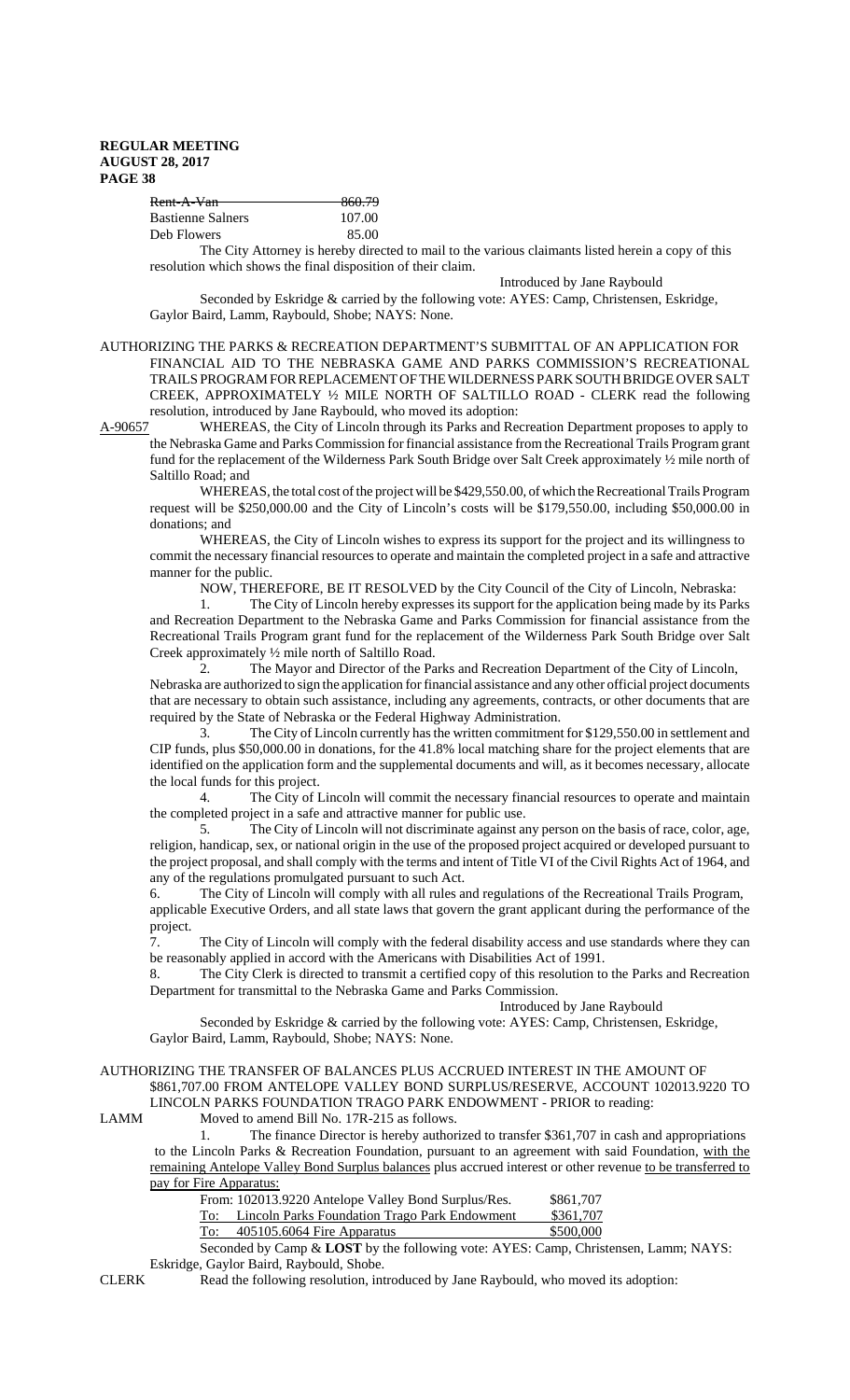A-90658 WHEREAS under the provisions of Section 25 and 25a of Article IX of the Charter of the City of Lincoln and Chapter 3.06 of the Lincoln Municipal Code, the biennial budget for the City of Lincoln was submitted on July 18, 2016 and adopted on August 29, 2016; and

WHEREAS, under the provisions of Section 26 of Article IX and chapter 3.06 of the Lincoln Municipal Code and Nebraska Revised Statute § 13-511, a notice and public hearing on the proposed revised budget was held on August 28, 2017, notice thereof having been published in one issue of the Lincoln Journal Star, a newspaper of general circulation in the City, more than five days before such hearing.

NOW THEREFORE, BE IT RESOLVED by the City Council of the City of Lincoln, Nebraska: 1. The Finance Director is hereby authorized to transfer to the Lincoln Parks & Recreation

Foundation, pursuant to an agreement with said Foundation, up to the following balances plus accrued interest or other revenue:

| LIUVUIIUU. |             |                                               |           |  |  |
|------------|-------------|-----------------------------------------------|-----------|--|--|
| From:      | 102013.9220 | Antelope Valley Bond Surplus/Res.             | \$861,707 |  |  |
| To:        |             | Lincoln Parks Foundation Trago Park Endowment | \$861,707 |  |  |

2. The Finance Director is hereby authorized to change the schedules and attachments to accurately reflect this Resolution.

Introduced by Jane Raybould

Seconded by Eskridge & carried by the following vote: AYES: Camp, Christensen, Eskridge, Gaylor Baird, Lamm, Raybould, Shobe; NAYS: None.

A RESOLUTION TO INCREASE UNUSED RESTRICTED FUNDS AUTHORITY BY 1% PER NEB. REV. STAT. SEC. 13-519(2) - CLERK read the following resolution, introduced by Jane Raybould, who moved its adoption:

38-4683 WHEREAS, Pursuant to Neb. Rev. Stat. §13-519, the City of Lincoln is limited to increasing its total budgeted restricted funds to no more than the last prior year's total of budgeted restricted funds plus two and one-half percent (2.5%); and

WHEREAS, §13-519 authorizes the City of Lincoln to exceed the foregoing budget limit for a fiscal year by up to an additional one percent (1%) increase in budgeted restricted funds upon the affirmative vote of at least 75% of the governing body; and

WHEREAS, approval of the additional one percent (1%) increase in budgeted restricted funds is prudent fiscal management, does not increase authorized expenditures, and is in the best interests of the City of Lincoln and its citizens.

NOW, THEREFORE, BE IT RESOLVED BY THE CITY COUNCIL OF THE CITY OF LINCOLN:

That upon affirmative vote by at least 75% of the City Council, the budgeted restricted funds for Fiscal Year 2017-18 shall be increased by an additional one percent (1%) as provided by Neb. Rev. Stat. §13-519.

Introduced by Jane Raybould

Seconded by Shobe & **LOST** by the following vote: AYES: Eskridge, Gaylor Baird, Raybould, Shobe; NAYS: Camp, Christensen, Lamm. (6 votes were required to adopt)

AMENDING THE 2016-2018 CITY OF LINCOLN BIENNIAL OPERATING BUDGET FOR THE 2017-2018 FISCAL YEAR - PRIOR to reading:

LAMM Moved Motion to Amend #2 on Bill No. 17R-211 as follows:

1. That at the time the biennial budget for 2016-18 was adopted it was not known that the County Assessor would be revaluing residential properties in Lancaster County. The revaluation of residential property was forecast on a 3-year cycle and was not anticipated to occur until 2018-19. In addition, expenditures not reasonably anticipated at the time the biennial budget was adopted have since been identified. Therefore \$500,000 is transferred and appropriated from the Contingency (18001.5989) Cash Reserve Fund 06140 to is appropriated in Police Operations (0403B.5021) for 6 FTE Police Officers and \$500,000 is appropriated in Fire CIP - Fire apparatus (405105.6064) for replacement of fire apparatus having met the appropriate Comprehensive Plan Conformance Requirements, the Six Year Capital Improvement Program (CIP) for 2016-17-2021-22 adopted as Schedule 5 of Resolution A-89947 is hereby amended for fiscal year 2017-18 and the City Council hereby appropriates the designed funds and directs the Finance Director to make the necessary adjustments to the biennial budget.

Seconded by Camp & **LOST** by the following vote: AYES: Camp, Christensen, Lamm; NAYS: Eskridge, Gaylor Baird, Raybould, Shobe.

LAMM Made a Verbal Motion to Amend to attach Judge Otte's Order to Bill No. 17R-211.

Seconded by Camp & **LOST** by the following vote: AYES: Camp, Christensen, Lamm; NAYS:

Eskridge, Gaylor Baird, Raybould, Shobe.<br>RAYBOULD Moved Motion to Amend #4 on l Moved Motion to Amend #4 on Bill No. 17R-211 as follows:

1. Replace the City of Lincoln, Nebraska Adopted Budget of Funds Supported Wholly Or In Part By Taxes summary and B-1 and D-1-D-7 budget schedules attached to the original budget resolution with the attached City of Lincoln, Nebraska Adopted Budget of Funds Supported Wholly Or In Part By Taxes summary and B-1 and D-1-D-7 budget schedule.

Seconded by Gaylor Baird & carried by the following vote: AYES: Camp, Christensen, Eskridge, Gaylor Baird, Lamm, Raybould, Shobe; NAYS: None.

CLERK Read the following resolution, introduced by Jane Raybould, who moved its adoption:<br>A-90659 WHEREAS, under the provisions of Section 25 and 25a of Article IX of the Charter of WHEREAS, under the provisions of Section 25 and 25a of Article IX of the Charter of the City of Lincoln and Chapter 3.06 of the Lincoln Municipal Code, the biennial budget for the City of Lincoln was submitted on July 18, 2016 and adopted on August 29, 2016; and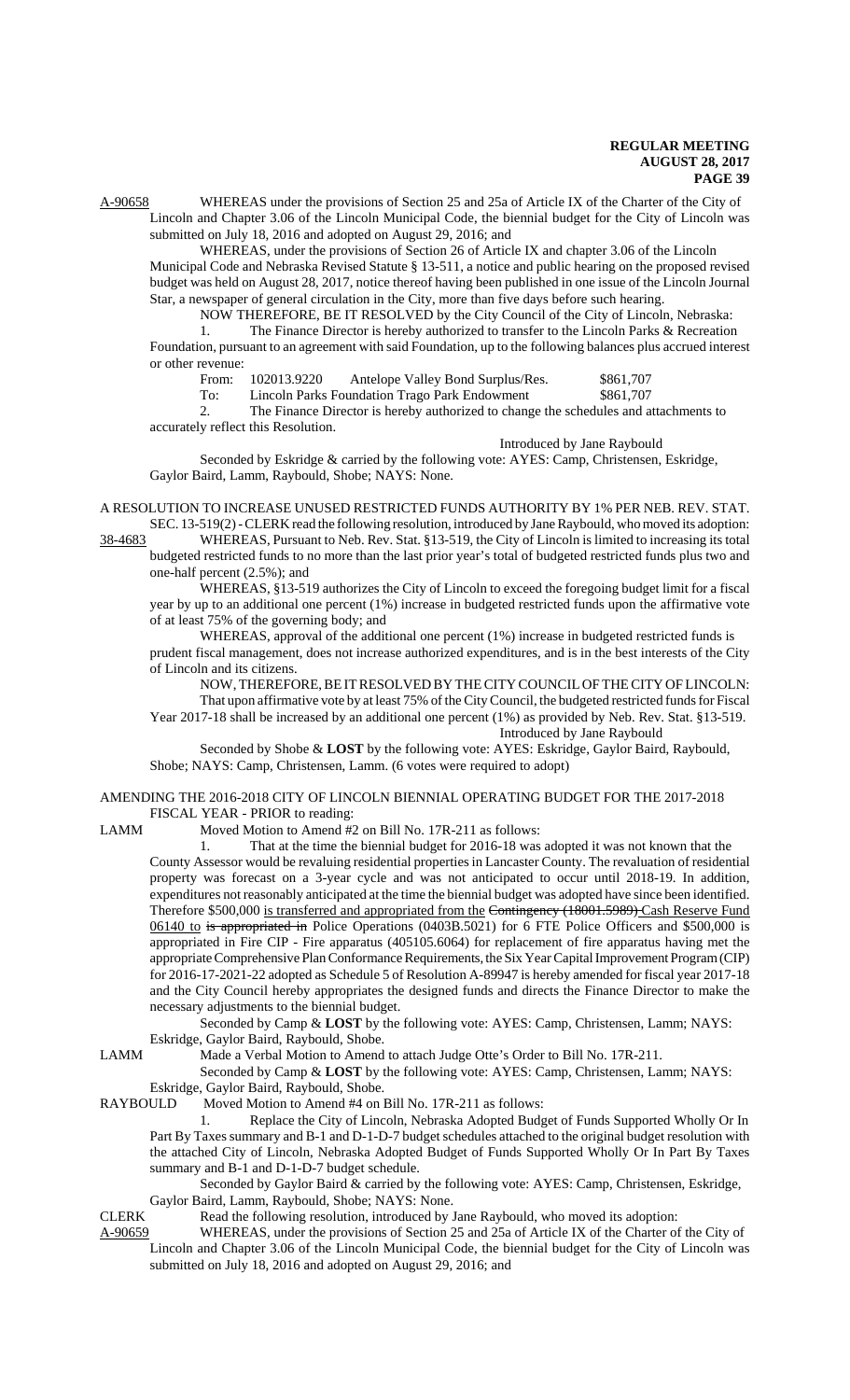WHEREAS, under Chapter 3.06 of the Lincoln Municipal Code, the City Council may revise the previously adopted biennial budget pursuant to Nebraska State Statute § 13-511, which allows the governing body to revise the previously adopted budget due to circumstances which could not reasonably have been anticipated at the time the budget was adopted; and

WHEREAS, under the provisions of Section 26 of Article IX and chapter 3.06 of the Lincoln Municipal Code and Nebraska Revised Statute § 13-511, a notice and public hearing on the proposed revised budget was held on August 28, 2017, notice thereof having been published in one issue of the Lincoln Journal Star, a newspaper of general circulation in the City, more than five days before such hearing;

NOW THEREFORE, BE IT RESOLVED by the City Council of the City of Lincoln, Nebraska:

1. That at the time the biennial budget for 2016-18 was adopted it was not known that the County Assessor would be revaluing residential properties in Lancaster County. The revaluation of residential property was forecast on a 3-year cycle and was not anticipated to occur until 2018-19. In addition, expenditures not reasonably anticipated at the time the biennial budget was adopted have since been identified. Therefore \$500,000 is appropriated in Police Operations (0403B.5021) for 6 FTE Police Officers and \$500,000 is appropriated in Fire CIP – Fire Apparatus (405105.6064) for replacement of fire apparatus having met the appropriate Comprehensive Plan Conformance Requirements, the Six Year Capital Improvement Program (CIP) for 2016-17 – 2021-22 adopted as Schedule 5 of Resolution A-89947 is hereby amended for fiscal year 2017-18 and the City Council hereby appropriates the designated funds and directs the Finance Director to make the necessary adjustments to the biennial budget.

2. There is hereby levied upon all taxable property within the corporate limits of the City of Lincoln, Nebraska, upon each one hundred dollars of approximate market value thereof, taxes in an amount sufficient to generate funds for the purposes and in the amounts hereinafter named, to-wit:

|                       | 2017-18      | 2017-18                                                                                                  | 2017-18      |
|-----------------------|--------------|----------------------------------------------------------------------------------------------------------|--------------|
|                       | Appropriated | Total Tax As                                                                                             | Per \$100    |
|                       | Amount-90%   | Levied-100%                                                                                              | Market Value |
| General               | \$35,634,223 | \$39,593,581                                                                                             | 0.19298      |
| Library               | 7,633,531    | 8,481,701                                                                                                | 0.04134      |
| Social Security       | 2,695,925    | 2,995,472                                                                                                | 0.01460      |
| Police & Fire Pension | 6,776,744    | 7,529,716                                                                                                | 0.03670      |
| Unemployment Comp     | 46,163       | 51,292                                                                                                   | 0.00025      |
| Bond Interest &       |              |                                                                                                          |              |
| Redemption            | 5,652,210    | 6,280,234                                                                                                | 0.03061      |
| <b>Total Levy</b>     | 58,438,796   | 64,931,996                                                                                               | 0.31648      |
|                       |              | The total property tax rate of $31648$ represents a decrease of $01718$ from the previously adopted tota |              |

3. The total property tax rate of .31648 represents a decrease of .01718 from the previously adopted total property tax rate of .33366.

4. Per resolution A-82134 passed by the City Council on June 9, 2003 establishing an unassigned fund balance policy for the City, the General Fund unassigned fund balance as of the last audited financial statements as of August 31, 2016 was \$39,910,750. This August 31, 2016 unassigned balance is 25.4% of the General Fund budget for 2017-18 of \$157,249,120 included in this resolution. The August 31, 2016 unassigned balance was 5.4% more than the 20% goal for such balance set by Resolution A-82134.

5. There is hereby appropriated all money now credited or to be credited to debt service funds including bond anticipation notes for the purposes for which said bonds and notes have been authorized to be issued and related fees and charges to properly account for the funds and comply with IRS regulations, notwithstanding any sum limitations set forth in the budget attached hereto.

6. Per Ordinance #20141, LMC 21.09.165, when liens are released on Neglected Building Registry properties, the reimbursement portion of the proceeds deposited in 18800.3093.02 is hereby appropriated to the Problem Resolution Team (18002.5878).

7. The Finance Director is hereby directed to reappropriate unencumbered appropriations and cash (where necessary) from the budget for 2016-17 for each department's share of the total settlement at such time as contracts are signed w/ PAGE, LMCEA, and Fire labor unions and retroactive pay is calculated.

8. The Finance Director is hereby authorized to turn back to the Lancaster County Treasurer the balance of the North 27th Street TIF District #9949 (\$467,544). When the County Treasurer distributes the \$76,583 City share (16.38%), the \$45,632 General Fund Share (9.76%) is appropriated to Street Light Maintenance (18013.5822).

9. The City Council hereby appropriates the sums identified on Schedule 6 to adopt a budget for the Pinnacle Bank Arena.

10. The City Council hereby adopts the revised budget for The Community Health Endowment as identified on Schedule 7 as revised by the Community Health Endowment Board of Directors.

11. The Joint Budget Committee (JBC) Agencies appropriations included in the General Expense Budget (18002.5657) are adjusted to correspond with the recommendations of the Joint Budget Committee as shown on Schedule 8.

12. All sponsorships received for the Bike Share Project are hereby appropriated.

13. The Finance Director is hereby authorized to reduce the appropriations for Urban Development/C.D.B.G./Loans (270200.5639) by \$29,208 due to reductions in Federal funding.

14. The Finance Director is hereby authorized to increase the appropriations for Urban Development/HOME/Loans (265010.5639) by \$7,032 due to increased Federal funding.

15. The Finance Director is hereby authorized to transfer the Business Units in Fund 191 – Workforce Investment Act (WIA) from the Urban Development Department to the Finance Department as of October 1, 2017.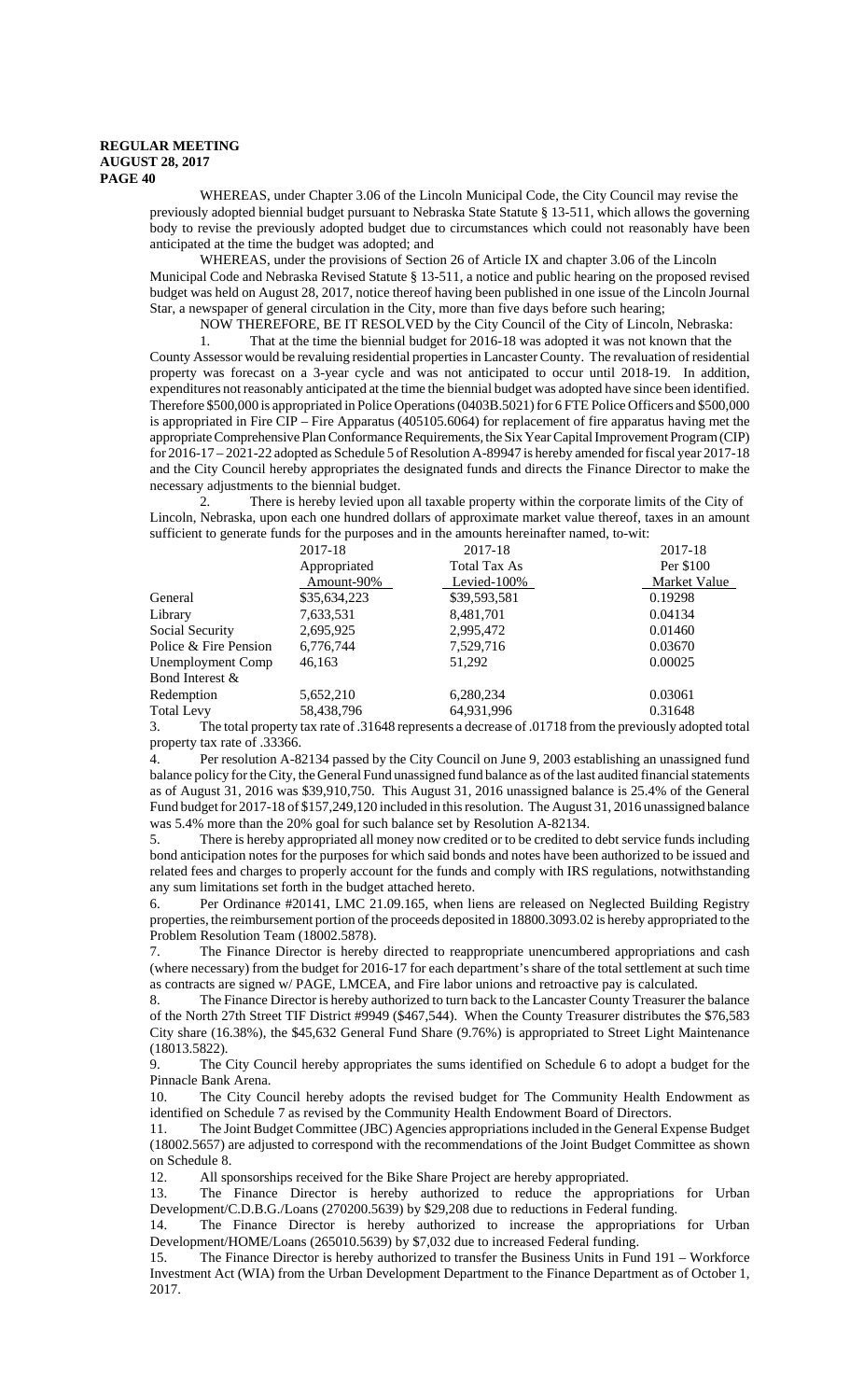16. The Finance Director is hereby authorized to transfer to the Lincoln Parks & Recreation Foundation, pursuant to an agreement with said Foundation, up to the following balances plus accrued interest or other revenue:

|     | From: 295067.6096 | Sup's 48th $\&$ "O" Public Art                     | \$5,076 |
|-----|-------------------|----------------------------------------------------|---------|
| To: |                   | Lincoln Parks Foundation 9th & Pinnacle Arena Dr./ |         |
|     | Reflection        |                                                    | \$5,076 |

17. The Finance Director is hereby authorized to adjust property tax revenue amounts and appropriated balances for funds that receive property tax revenue based on final certified property valuations received from the County Assessor within the authorized expenditure limitations on the attached schedules and the tax rate. 18. That the unencumbered appropriations and cash (where necessary) for the following items be transferred effective August 31, 2017 up to the following amounts:

| <b>Business Unit/Object Code</b> |             | Description                                 | Amount   |          |
|----------------------------------|-------------|---------------------------------------------|----------|----------|
| From:                            | 18002.5856  | General Exp./City Share Lincoln Ctr. Maint. |          | \$80,000 |
|                                  | 09010.5621  | Parks/Forestry/EAB                          | \$10,711 |          |
| To:                              | 18002.5081  | General Expense/Health Ins./EAB             | \$7,451  |          |
|                                  | 18002.5082  | General Expense/Dental/EAB                  | \$280    |          |
|                                  | 06003.5086  | Payroll/FICA/EAB                            | \$2,980  |          |
|                                  | 413536.6140 | Urban Dev./Downtown Public Improv.          |          |          |
|                                  |             | (also 13001.9234 UD CIP Transfers)          | \$80,000 |          |

19. That the unencumbered appropriations and cash (where necessary) for the following items be transferred effective August 31, 2017 and reappropriated up to the following amounts:

|       | <b>Business Unit/Object Code</b> | Description                                       | Amount    |
|-------|----------------------------------|---------------------------------------------------|-----------|
| From: | 18008.6234                       | Stormwater 2016/Principal                         | \$33,732  |
|       | 18001.5989                       | Contingency                                       | \$18,370  |
|       | 12141.5021                       | Health/Health Prom./Salaries                      | \$5,000   |
|       | 12172.5021                       | Health/Computer Res./Salaries                     | \$20,000  |
|       | 12172.5085                       | Health/Computer Res./Pension                      | \$9,000   |
|       | 12173.5021                       | Health/Fiscal Oper./Salaries                      | \$15,000  |
|       | 12173.5085                       | Health/Fiscal Oper./Pension                       | \$10,000  |
|       | 18002.5970                       | General Expense/Court & Litigation                | \$100,000 |
|       | 18013.6238                       | Street Light – Lease Principal                    | \$125,000 |
|       | 18013.6239                       | Street Light - Lease Interest                     | \$20,000  |
|       | 18041.6238                       | Fiber Network/Lease Principal                     | \$23,374  |
|       | 18041.6239                       | Fiber Network/Lease Interest                      | \$6,585   |
| To:   | 18008.6235                       | Stormwater 2016/Interest                          | \$33,732  |
|       | 12151.6076                       | Health/Dental/Misc. Equip.                        | \$5,000   |
|       | 12172.6069                       | Health/Computer Resources                         | \$54,000  |
|       | 18002.5842                       | General Exp./Legal Services                       | \$18,370  |
|       | 18002.5658                       | City-Wide Payroll System                          | \$100,000 |
|       | 18013.5822                       | Street Lights/Electricity (Maintenance)           | \$145,000 |
|       | 240330.5989                      | Stormwater Mgmt. Plan<br>(includes cash transfer) | \$29,959  |

20. That the unencumbered appropriations and cash (where necessary) for the following items be transferred effective September 1, 2017 up to the following amounts: transferred effective September 1,  $2017$ 

|       |                           | ed effective september $\frac{1}{2}$ , $\frac{201}{1}$ up to the following amounts. |           |
|-------|---------------------------|-------------------------------------------------------------------------------------|-----------|
|       | Business Unit/Object Code | Description                                                                         | Amount    |
| From: | 18013.6238/9              | Street Light/Debt Service                                                           | \$26,105  |
|       | 18041.6238/9              | Fiber Network/Debt Service                                                          | \$41,424  |
|       | 18002.5962                | General Expense/Election Expense                                                    | \$112,526 |
| To:   | 295088.5021               | <b>CIC/LNKTV Health</b>                                                             | \$25,000  |
|       |                           | (includes cash to 295088.9140)                                                      |           |
|       | 02012.5621                | CIC/Cable Complaints Website                                                        | \$5,000   |
|       |                           | (also cash to 02012.9140)                                                           |           |
|       | 18013.5989                | Street Lights/Electricity/Maint.                                                    | \$9,368   |
|       | 404101.6132               | City Impound Lot/Buildings/A/C                                                      | \$6,000   |
|       | 18002.5621                | General Expense/Misc. Contractual                                                   | \$95,000  |
|       | 18002.5966                | General Expense/City Promotion                                                      | \$25,000  |
|       | 240330.5989               | Stormwater Mgmt. Plan                                                               | \$14,687  |
|       |                           | (includes cash transfer)                                                            |           |

21. That the following unexpended appropriations are reappropriated effective August 31, 2017 up to the

following amounts. Business Unit/Object Code Description Description Amount Amount City Council/Misc. Other Services & City Council/Misc. Other Services & Charges \$446<br>Police/Management/Consultant Services \$6,561 0401B.5628 Police/Management/Consultant Services 0401B.5728 Police/Management/Schools & Conf. \$10,000<br>0401B.6078 Police/Management/Office Equipment \$50,000 Police/Management/Office Equipment 0402B.5420 Police/Admin. Support/Minor Equip. \$21,037 0402B.5421 Police/Admin. Support/Safety Equipment \$36,714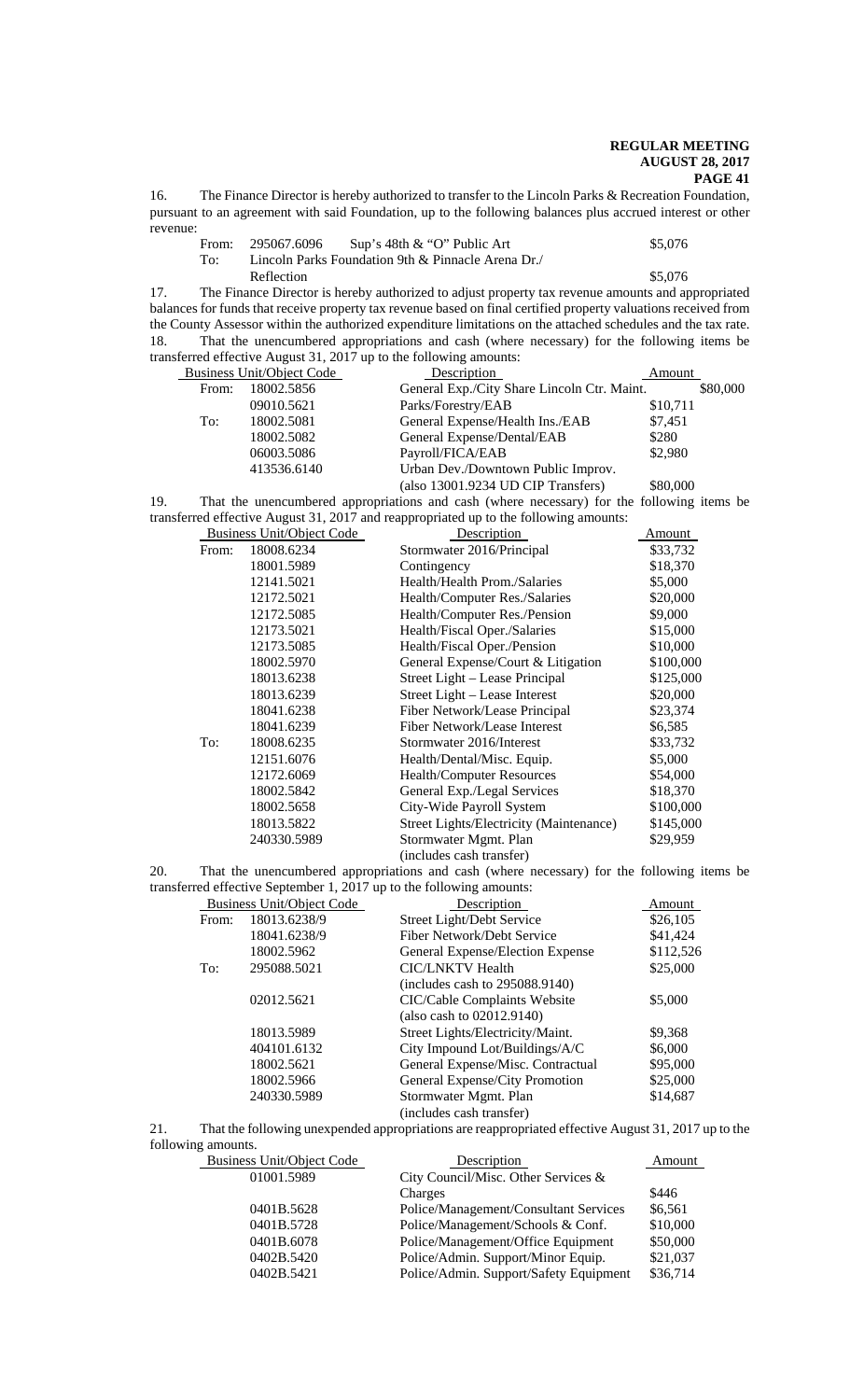| 0402B.5633 | Police/Admin. Support/Software                      | \$52,901    |
|------------|-----------------------------------------------------|-------------|
| 0402B.5728 | Police/Admin. Support/Schools & Conf.               | \$5,470     |
| 0402B.5859 | Police/Admin. Support/Equip.                        |             |
|            | Maint. Contracts                                    | \$86,102    |
| 0402B.5861 | Police/Admin. Support/Furn. & Fix. Repair           | \$31,216    |
| 0402B.5952 | Police/Admin. Support/Advert./Media Serv.           | \$74,393    |
|            |                                                     |             |
| 0402B.6062 | Police/Admin. Support/Audio Visual Equip. \$33,499  |             |
| 0402B.6069 | Police/Admin. Support/DP Equip.                     | \$96,764    |
| 0402B.6072 | Police/Admin. Support/Furniture & Fixtures \$31,833 |             |
| 0402B.6076 | Police/Admin. Support/Misc. Equip.                  | \$302,276   |
| 0402B.9220 | Police/Admin. Support/Cash Transfers Out            | \$5,000     |
| 0403B.5644 | Police/Operations/Medical Services                  | \$122,708   |
| 0403B.5859 | Police/Operations/Equip. Maint. Contracts           | \$57,692    |
| 0403B.6062 | Police/Admin. Support/A/V Equip.                    | \$46,850    |
| 0403B.6069 | Police/Operations/DP Equip.                         | \$50,000    |
| 0403B.6072 | Police/Operations/Furn. & Fixtures                  | \$7,752     |
|            |                                                     |             |
| 05004.6064 | Fire/Emergency Services/Cars & Trucks               | \$300,000   |
| 06003.5086 | Payroll/FICA                                        | \$95,000    |
| 06014.5621 | Police/911 Comm./Misc. Contractual                  | \$100,000   |
| 06014.5874 | Police/911 Comm./Software Maintenance               | \$60,095    |
| 06014.6062 | Police/911 Comm./A/V Equip.                         | \$25,675    |
| 06014.6069 | Police/911 Comm./DP Equip.                          | \$8,877     |
| 06014.6072 | Police/911 Comm./Furniture & Fixtures               | \$48,161    |
| 06014.6076 | Police/911 Comm./Misc. Equipment                    | \$296,743   |
| 06065.6069 | Police/911/Radio Shop/DP Equip.                     | \$8,000     |
| 06065.6076 | Police/911/Radio Shop/Misc. Equipment               | \$15,000    |
|            |                                                     |             |
| 06065.6085 | Police/911/Radio Shop/Radio Equipment               | \$123,225   |
| 06140.5624 | Cash Reserve Fund/Auditing Services                 | \$246,650   |
| 06140.5989 | Cash Reserve Fund/Misc. Other                       |             |
|            | Serv. & Charges                                     | \$700,000   |
| 08001.5633 | Bldg. & Safety/Admin./Software                      | \$89,164    |
| 08001.6076 | Bldg. & Safety/Admin./Misc. Equip/IVR               | \$154,000   |
| 09010.5621 | Parks/Forestry/EAB                                  | \$215,000   |
| 09250.5621 | Parks/Keno/Misc. Contractual                        | \$35,000    |
| 10001.5642 | Human Resources/Legal Services                      | \$68,301    |
| 11006.All  | Planning/Bike Share                                 | \$138,222   |
| 12122.6064 | Health/Env. Health/Waste                            | \$82,700    |
| 12151.6076 | Health/Dental./Misc. Equip.                         |             |
|            |                                                     | \$9,000     |
| 12172.6069 | Health/Computer Res./DP Equip.                      | \$21,000    |
| 13012.5021 | WIOA/Board Support/                                 | \$40,000    |
| 14004.6069 | Library/Keno/DP Equipment                           | \$115,000   |
| 17004.5638 | Com. Health Endowment/Misc. Contr.                  | \$1,842,767 |
| 18001.5989 | Contingency                                         | \$1,346,697 |
| 18002.5085 | General Expense/Pension                             | \$80,000    |
| 18002.5621 | General Expense/Misc. Contractual                   | \$24,532    |
| 18002.5624 | General Expense/Auditing Service                    | \$76,438    |
| 18002.5628 | General Expense/Consultant                          | \$15,242    |
| 18002.5632 | General Expense/Systems Development                 | \$748,507   |
| 18002.5636 | General Expense/Demolition of Buildings             | \$84,772    |
| 18002.5642 | General Expense/Legal Services                      | \$97,158    |
|            |                                                     |             |
| 18002.5646 | General Expense/State/Federal Lobbying              | \$14,726    |
| 18002.5657 | General Expense/Human Serv. Contracts               | \$35,253    |
| 18002.5658 | General Expense/City-Wide Payroll                   |             |
|            | System                                              | \$214,702   |
| 18002.5659 | General Expense/Oracle Financial                    |             |
|            | System                                              | \$89,536    |
| 18002.5856 | General Exp./City Share of Lincoln                  |             |
|            | Center Maint.                                       | \$29,270    |
| 18002.5865 | General Expense/Minor Bldg. &                       |             |
|            | Grounds Improve.                                    | \$7,500     |
|            |                                                     |             |
| 18002.5970 | General Expense/Court & Litigation                  | \$100,000   |
| 18002.5998 | General Expense/Witness Fees                        | \$50,000    |
| 18002.5878 | General Expense/Problem Resolution                  |             |
|            | Team                                                | \$73,168    |
| 18002.5880 | General Expense/Graffiti Abatement                  | \$90,932    |
| 18002.6024 | General Exp./City Share Impact Fees                 |             |
|            | (Low Income)                                        | \$378,825   |
| 18002.6027 | General Exp./City Share Impact                      |             |
|            | Fees (Econ. Dev.)                                   | \$603,071   |
|            |                                                     |             |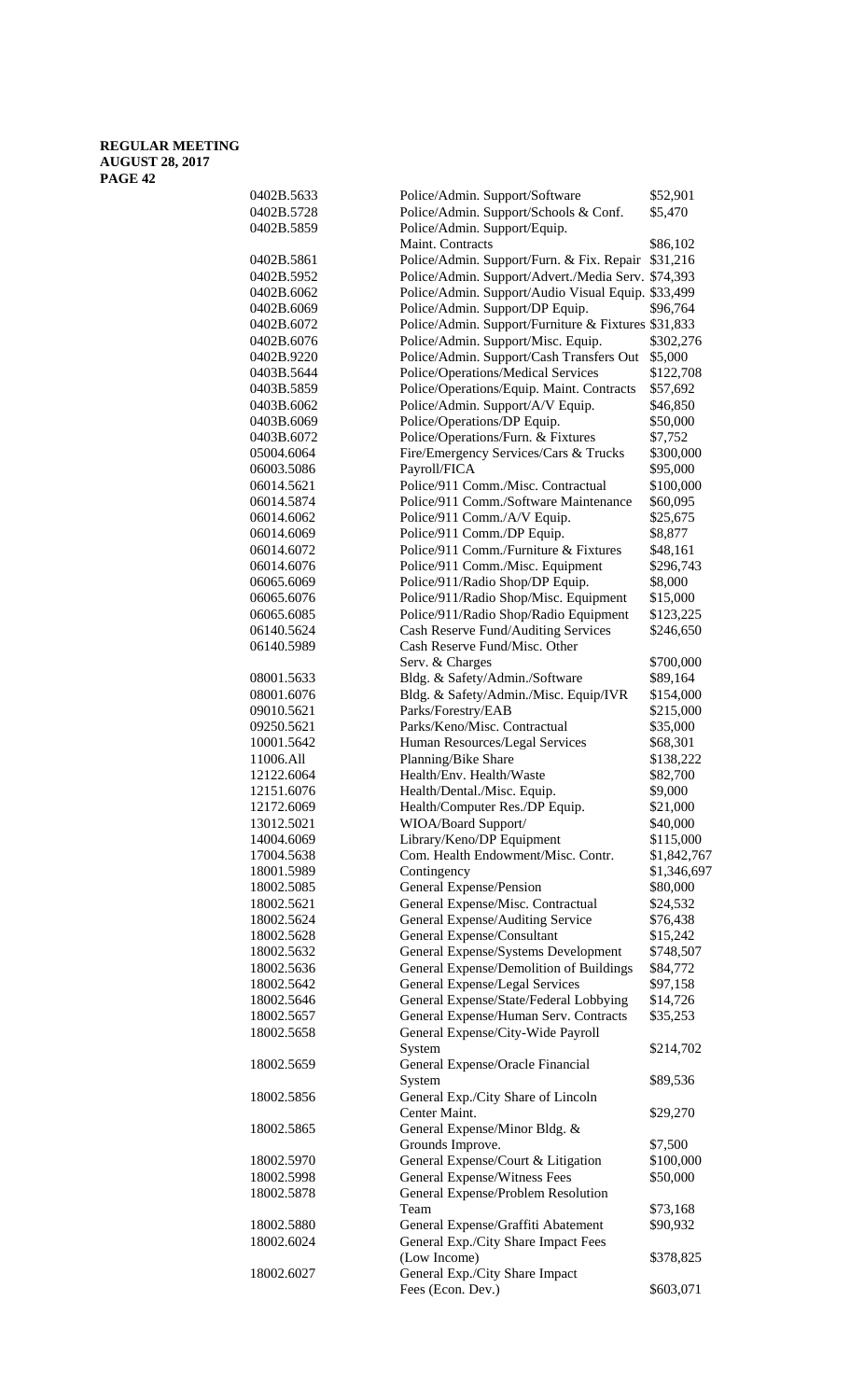|               |                                           | PAGE      |
|---------------|-------------------------------------------|-----------|
| 18002.6069    | General Exp./DP Equipment                 | \$53,975  |
| 18013.5784    | Street Lights/Misc. Insurance             | \$100,000 |
| 18013.5822    | <b>Street Lights/Electricity</b>          | \$100,000 |
| 18041.6155.01 | <b>Fiber Network/Fiber Network</b>        |           |
|               | Investment                                | \$10,529  |
| 19001.9227    | Inter-Fund Transfers/WIOA                 | \$78,705  |
| 70200.6950    | P.W. & U./Water/Ozone Generator           | \$306,000 |
| 70320.6950    | P.W. & U./Water/Hydrant Painting          | \$100,000 |
| 70400.6910    | P.W. & U./Water/Onbase                    | \$44,285  |
| 72100.6910    | P.W. & U./Management/Onbase               | \$21,000  |
| 72400.6910    | P.W. & U./Wastewater/Collection/Onbase    | \$19,714  |
| 72500.6910    | P.W. & U./Wastewater/San. Eng./Onbase     | \$2,143   |
| 79000.5631    | P.W. & U./Management/Onbase               | \$1,428   |
| 79115.5631    | P.W. & U./Watershed Mgmt./Onbase          | \$2,858   |
| 79130.6073    | P.W. & U./Snow Removal                    | \$100,000 |
| 79140.5621    | P.W. & U./Streets & Hwys./Onbase          | \$1,428   |
| 79140.5621    | P.W. & U./Streets & Hwys./Streetscape     |           |
|               | Maint.                                    | \$50,000  |
| 79145.5272    | P.W. & U./St. Maint./Traffic/Program Sup. | \$43,600  |
| 79145.5329    | P.W. & U./St. Maint./Traffic/Op.          |           |
|               | Maint. Sup.                               | \$43,800  |
| 79145.5337    | P.W. & U./St. Maint./Traffic/Traf.        |           |
|               | Sig. Rep. Sup.                            | \$22,000  |
| 79155.5621    | P.W. & U./Streetscape Maint.              | \$295,000 |
| 79160.5631    | P.W. & U./Fleet Serv./Onbase              | \$1,428   |
| 79200.5633    | P.W. & U./Traffic Eng./Onbase             | \$2,858   |
| 79400.9220    | Parking/Misc. Other Serv. &               |           |
|               | Charges/Contingency                       | \$400,000 |
| 79500.5631    | P.W. & U./StarTran/Onbase                 | \$2,858   |
| 79610.5633    | P.W. & U./Eng. Serv./Onbase               | \$43,000  |
| 79613.5633    | P.W. & U./ROW/Onbase                      | \$4,500   |
| 79614.5633    | P.W. & U./DSC/Onbase                      | \$2,500   |

22. The Finance Director is hereby authorized to change the schedules and attachments to accurately reflect this Resolution.

Introduced by Jane Raybould

Seconded by Eskridge & carried by the following vote: AYES: Christensen, Eskridge, Gaylor Baird, Raybould, Shobe; NAYS: Camp, Lamm.

# PUBLIC HEARING ORDINANCES - 2<sup>ND</sup> READING & RELATED RESOLUTIONS - NONE.

# **ORDINANCES - 3RD READING & RELATED RESOLUTIONS**

ORDINANCE AUTHORIZING AND PROVIDING FOR THE ISSUANCE OF NOT TO EXCEED \$5,325,000 AGGREGATE STATED PRINCIPAL AMOUNT OF GENERAL OBLIGATION STORMWATER REFUNDING BONDS OF THE CITY OF LINCOLN, NEBRASKA - CLERK read an ordinance, introduced by Leirion Gaylor Baird, authorizing and providing for the issuance, sale and delivery of General Obligation Stormwater Drainage and Flood Management System Refunding Bonds, Series 2017, of the City of Lincoln, Nebraska (The "City"), in an aggregate principal amount not to exceed \$5,325,000 (The "Bonds"), for the purpose of providing for the payment and redemption of \$5,075,000 aggregate principal amount of the City's General Obligation Stormwater Drainage and Flood Management System Bonds, Series 2007, Dated June 27, 2007; prescribing certain terms of the bonds; delegating, authorizing and directing the Finance Director to exercise his independent judgment and absolute discretion in determining certain other terms of the bonds; providing for the payment of the principal of and interest on the bonds by the levy of a tax on all of the taxable property within the City; authorizing and approving certain other related matters, the third time.

GAYLOR BAIRD Moved to pass the ordinance as read.

Seconded by Eskridge & carried by the following vote: AYES: Camp, Christensen, Eskridge, Gaylor Baird, Lamm, Raybould, Shobe; NAYS: None.

The ordinance, being numbered #**20530**, is recorded in Ordinance Book 33.

ORDINANCE AUTHORIZING AND PROVIDING FOR THE ISSUANCE OF NOT TO EXCEED \$15,300,000 AGGREGATE STATED PRINCIPAL AMOUNT OF SANITARY SEWER REFUNDING BONDS OF THE CITY OF LINCOLN, NEBRASKA - CLERK read an ordinance, introduced by Leirion Gaylor Baird, sixth series ordinance adopted under and pursuant to Ordinance No. 18171 authorizing the issuance of Sanitary Sewer Revenue Refunding Bonds, Series 2017, of the City of Lincoln, Nebraska in a principal amount not to exceed Fifteen Million Three Hundred Thousand Dollars (\$15,300,000); fixing in part and providing for the fixing in part of the details of the bonds; authorizing the public sale of the bonds and the application of the proceeds thereof; authorizing the execution and delivery of certain documents and taking other action in connection with the foregoing; and related matters, the third time.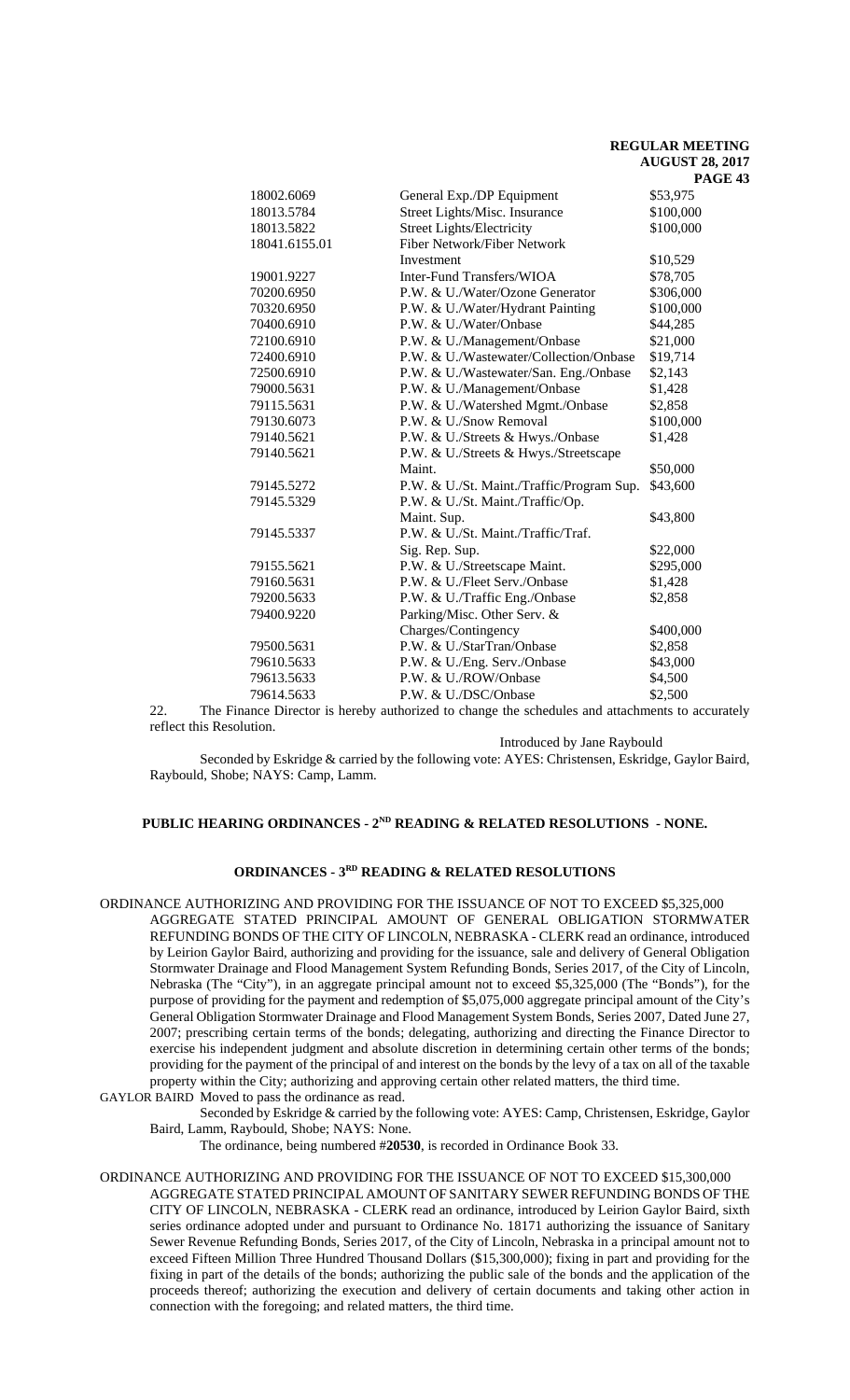GAYLOR BAIRD Moved to pass the ordinance as read.

Seconded by Eskridge & carried by the following vote: AYES: Camp, Christensen, Eskridge, Gaylor Baird, Lamm, Raybould, Shobe; NAYS: None.

The ordinance, being numbered #**20531**, is recorded in Ordinance Book 33.

ORDINANCE AUTHORIZING THE CITY OF LINCOLN, NEBRASKA TO ENTER INTO A LEASE-PURCHASE TRANSACTION WITH UNION BANK AND TRUST COMPANY, LINCOLN, NEBRASKA FOR THE ACQUISITION OF STREET LIGHTS FOR THE CITY - CLERK read an ordinance, introduced by Leirion Gaylor Baird, of the City of Lincoln, Nebraska authorizing and approving a lease-purchase transaction with Union Bank and Trust Company, the proceeds of which will be used to pay the costs of purchasing and installing light poles and related equipment, such as light fixtures, wiring, and other items necessary to complete the installation of new street lights in the City and to pay costs of issuance thereof; approving the issuance, sale and delivery of not to exceed \$3,775,000 Principal Amount of Certificates of Participation in such lease; fixing in part and providing for the fixing in part of certain provisions of the lease; and related matters, the third time. GAYLOR BAIRD Moved to pass the ordinance as read.

Seconded by Eskridge & carried by the following vote: AYES: Eskridge, Gaylor Baird, Raybould, Shobe; NAYS: Camp, Christensen, Lamm.

The ordinance, being numbered #**20532**, is recorded in Ordinance Book 33.

APPROVING THE CLOSE OUT OF COMPLETED CONSTRUCTION PROJECTS AND TRANSFER OF UNSPENT APPROPRIATIONS AND CASH (IF ANY) FROM VARIOUS PROJECTS TO PROJECTS WHERE ADDITIONAL FUNDING IS NEEDED WITHIN THE PUBLIC WORKS & UTILITIES DEPARTMENT AND THE PARKS & RECREATION DEPARTMENT - CLERK read an ordinance, introduced by Leirion Gaylor Baird, eliminating certain appropriations and approving the transfer of unspent and unencumbered appropriations and cash (if any) between certain capital improvement projects within the Water Fund, Wastewater Fund, Street Construction Fund, and Street Maintenance Fund for the Public Works & Utilities Department; and within the Parks General Fund, Keno Fund, and Athletic Fee Fund for the Parks & Recreation Department, the third time.

GAYLOR BAIRD Moved to pass the ordinance as read.

Seconded by Eskridge & carried by the following vote: AYES: Camp, Christensen, Eskridge, Gaylor Baird, Lamm, Raybould, Shobe; NAYS: None.

The ordinance, being numbered #**20533**, is recorded in Ordinance Book 33.

AMENDING CHAPTER 2.76 OF THE LINCOLN MUNICIPAL CODE RELATING TO PERSONNEL SYSTEM BY AMENDING SECTION 2.76.040 – DEFINITIONS TO CLARIFY LANGUAGE REGARDING WHAT CONSTITUTES A PROMOTION FOR EMPLOYEES - CLERK read an ordinance, introduced by Leirion Gaylor Baird, amending Chapter 2.76 of the Lincoln Municipal Code relating to Personnel System by amending Section 2.76.040 – Definitions to clarify language regarding what constitutes a promotion for employees; and repealing Section 2.76.040 as hitherto existing, the third time.

GAYLOR BAIRD Moved to pass the ordinance as read.

Seconded by Eskridge & carried by the following vote: AYES: Camp, Christensen, Eskridge, Gaylor Baird, Lamm, Raybould, Shobe; NAYS: None.

The ordinance, being numbered #**20534**, is recorded in Ordinance Book 33.

AMENDING CHAPTER 2.76 OF THE LINCOLN MUNICIPAL CODE RELATING TO PERSONNEL SYSTEM BY AMENDING SECTION 2.76.370 – AUTHORIZED HOLIDAYS TO AMEND LANGUAGE REGARDING PERSONAL HOLIDAY INCREMENTS - CLERK read an ordinance, introduced by Leirion Gaylor Baird, amending Chapter 2.76 of the Lincoln Municipal Code relating to Personnel System by amending Section 2.76.370 – Authorized Holidays to amend language regarding Personal Holiday increments; and repealing Section 2.76.370 as hitherto existing, the third time.

GAYLOR BAIRD Moved to pass the ordinance as read.

Seconded by Eskridge & carried by the following vote: AYES: Camp, Christensen, Eskridge, Gaylor Baird, Lamm, Raybould, Shobe; NAYS: None.

The ordinance, being numbered #**20535**, is recorded in Ordinance Book 33.

AMENDING THE PAY SCHEDULES FOR CERTAIN EMPLOYEE GROUPS BY ADJUSTING THE PAY RANGE SCHEDULES FOR EMPLOYEES WHOSE CLASSIFICATIONS ARE ASSIGNED TO THE PAY RANGES PREFIXED BY THE LETTER "E" TO BE EFFECTIVE AUGUST 24, 2017 - CLERK read an ordinance, introduced by Leirion Gaylor Baird, adopting pay schedules and schedules of pay ranges for employees of the City of Lincoln, Nebraska whose classifications are assigned to pay ranges prefixed by the letter "E"; and repealing Ordinance No. 20367, passed by the City Council on August 22, 2016, the third time.

GAYLOR BAIRD Moved to pass the ordinance as read.

Seconded by Eskridge & carried by the following vote: AYES: Camp, Christensen, Eskridge, Gaylor Baird, Lamm, Raybould, Shobe; NAYS: None.

The ordinance, being numbered #**20536**, is recorded in Ordinance Book 33.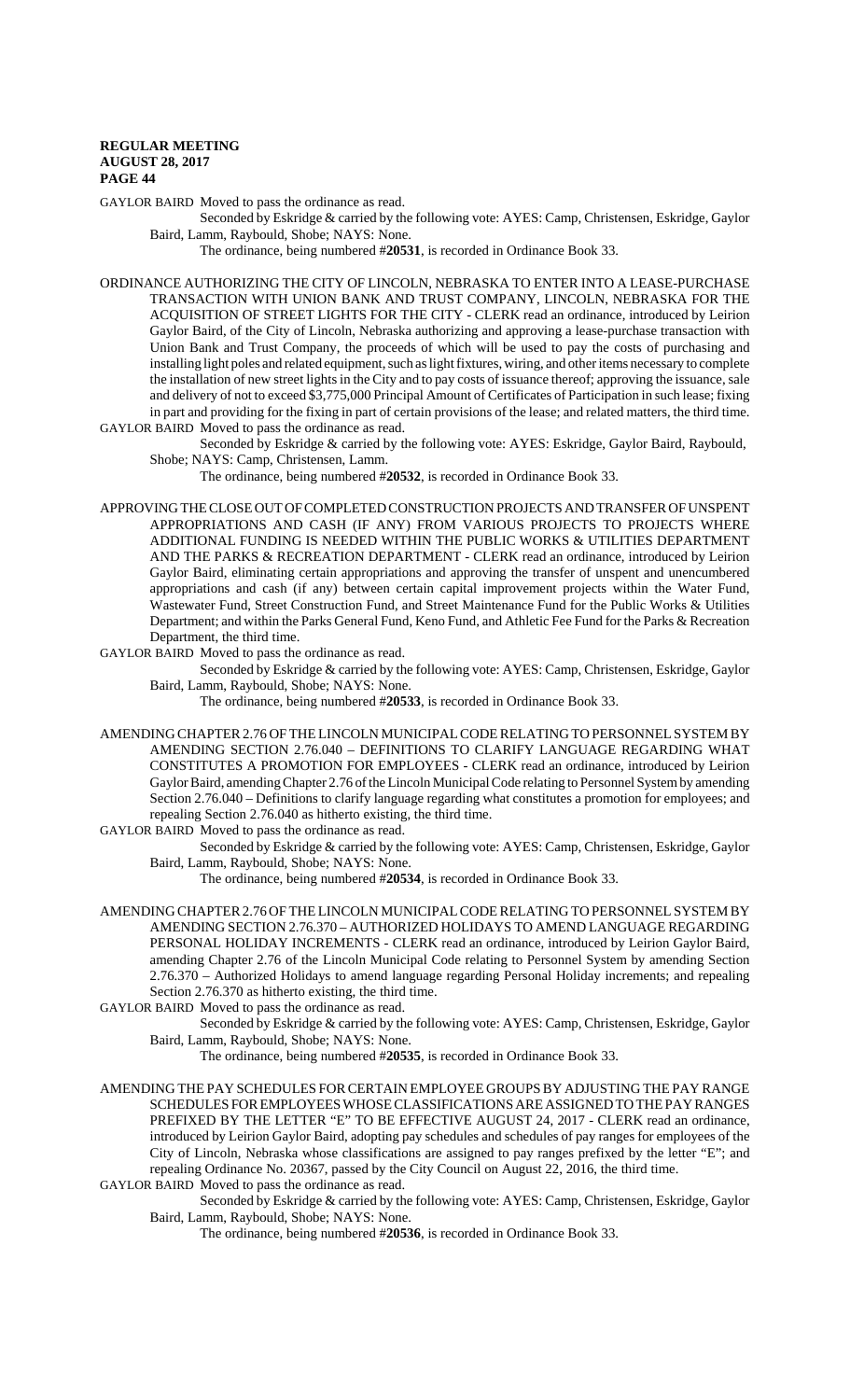- AMENDING THE PAY SCHEDULES FOR CERTAIN EMPLOYEE GROUPS BY ADJUSTING THE PAY RANGE SCHEDULES FOR EMPLOYEES WHOSE CLASSIFICATIONS ARE ASSIGNED TO THE PAY RANGES PREFIXED BY THE LETTER "W" TO BE EFFECTIVE AUGUST 24, 2017 - CLERK read an ordinance, introduced by Leirion Gaylor Baird, adopting pay schedules and schedules of pay ranges for employees of the City of Lincoln, Nebraska whose classifications are assigned to pay ranges prefixed by the letter "W"; and repealing Ordinance No. 20369, passed by the City Council on August 22, 2016, the third time.
- GAYLOR BAIRD Moved to pass the ordinance as read. Seconded by Raybould & carried by the following vote: AYES: Camp, Christensen, Eskridge, Gaylor Baird, Lamm, Raybould, Shobe; NAYS: None.

The ordinance, being numbered #**20537**, is recorded in Ordinance Book 33.

- AMENDING THE PAY SCHEDULE FOR THE "X" CLASSIFICATIONS TO DELETE THE CLASSIFICATIONS OF "LEGAL SECRETARY I", "EMPLOYMENT CLERK", AND "BENEFITS CLERK" - CLERK read an ordinance, introduced by Leirion Gaylor Baird, amending Ordinance No. 20366 passed August 22, 2016, relating to the schedules of pay ranges for employees of the City of Lincoln whose classifications are assigned to a pay range which is prefixed by the letter "X," by deleting the job classifications of "Legal Secretary I", "Employment Clerk", and "Benefits Clerk", the third time.
- GAYLOR BAIRD Moved to pass the ordinance as read.
	- Seconded by Eskridge & carried by the following vote: AYES: Camp, Christensen, Eskridge, Gaylor Baird, Lamm, Raybould, Shobe; NAYS: None.
		- The ordinance, being numbered #**20538**, is recorded in Ordinance Book 33.
- AMENDING THE PAY SCHEDULES FOR CERTAIN EMPLOYEE GROUPS BY ADJUSTING THE PAY RANGE SCHEDULES FOR EMPLOYEES WHOSE CLASSIFICATIONS ARE ASSIGNED TO THE PAY RANGES PREFIXED BY THE LETTER "X" TO BE EFFECTIVE AUGUST 24, 2017 - CLERK read an ordinance, introduced by Leirion Gaylor Baird, amending the hourly pay schedules and schedules of pay ranges for employees of the City of Lincoln, Nebraska whose classifications are assigned to pay ranges prefixed by the letter "X"; and repealing Ordinance No. 20366, passed by the City Council on August 22, 2016, the third time. GAYLOR BAIRD Moved to pass the ordinance as read.
	- Seconded by Eskridge & carried by the following vote: AYES: Camp, Christensen, Eskridge, Gaylor Baird, Lamm, Raybould, Shobe; NAYS: None.
		- The ordinance, being numbered #**20539**, is recorded in Ordinance Book 33.
- ORDINANCE REVISING AND SIMPLIFYING THE EXCLUDED "X" PAY PLAN CLERK read an ordinance, introduced by Leirion Gaylor Baird, to revise the Excluded "X" employees' pay plan and adopt the new pay schedules and schedules of pay ranges for employees of the City of Lincoln, Nebraska whose classifications are assigned to pay ranges prefixed by the letter "X", the third time.
- GAYLOR BAIRD Moved to pass the ordinance as read.
	- Seconded by Raybould & carried by the following vote: AYES: Camp, Christensen, Eskridge, Gaylor Baird, Lamm, Raybould, Shobe; NAYS: None.

The ordinance, being numbered #**20540**, is recorded in Ordinance Book 33.

- AMENDING THE PAY SCHEDULES FOR CERTAIN EMPLOYEE GROUPS BY ADJUSTING THE PAY RANGE SCHEDULES FOR "P" CLASSIFICATIONS TO BE EFFECTIVE AUGUST 24, 2017 - CLERK read an ordinance, introduced by Leirion Gaylor Baird, adopting pay schedules and schedules of pay ranges for employees of the City of Lincoln, Nebraska whose classifications are assigned to pay ranges prefixed by the 3 letter "P"; and repealing Ordinance No. 19910, passed by the City Council on August 12, 2013, the third time. GAYLOR BAIRD Moved to pass the ordinance as read.
	- Seconded by Eskridge & carried by the following vote: AYES: Camp, Christensen, Eskridge, Gaylor Baird, Lamm, Raybould, Shobe; NAYS: None.
		- The ordinance, being numbered #**20541**, is recorded in Ordinance Book 33.
- AMENDING THE PAY SCHEDULES FOR CERTAIN EMPLOYEE GROUPS BY ADJUSTING THE PAY RANGE SCHEDULES FOR "N" CLASSIFICATIONS TO BE EFFECTIVE AUGUST 24, 2017 - CLERK read an ordinance, introduced by Leirion Gaylor Baird, adopting pay schedules and schedules of pay ranges for employees of the City of Lincoln, Nebraska whose classifications are assigned to pay ranges prefixed by the letter "N"; and repealing Ordinance No. 20227, passed by the City Council on August 10, 2015, the third time. GAYLOR BAIRD Moved to pass the ordinance as read.
	- Seconded by Eskridge & carried by the following vote: AYES: Camp, Christensen, Eskridge, Gaylor Baird, Lamm, Raybould, Shobe; NAYS: None.
		- The ordinance, being numbered #**20542**, is recorded in Ordinance Book 33.
- AMENDING THE PAY SCHEDULES FOR CERTAIN EMPLOYEE GROUPS BY ADJUSTING THE PAY RANGE SCHEDULES FOR "A" CLASSIFICATIONS TO BE EFFECTIVE AUGUST 24, 2017 - CLERK read an ordinance, introduced by Leirion Gaylor Baird, adopting pay schedules and schedules of pay ranges for employees of the City of Lincoln, Nebraska whose classifications are assigned to pay ranges prefixed by the letter "A"; and repealing Ordinance No. 20229, passed by the City Council on August 10, 2015, the third time.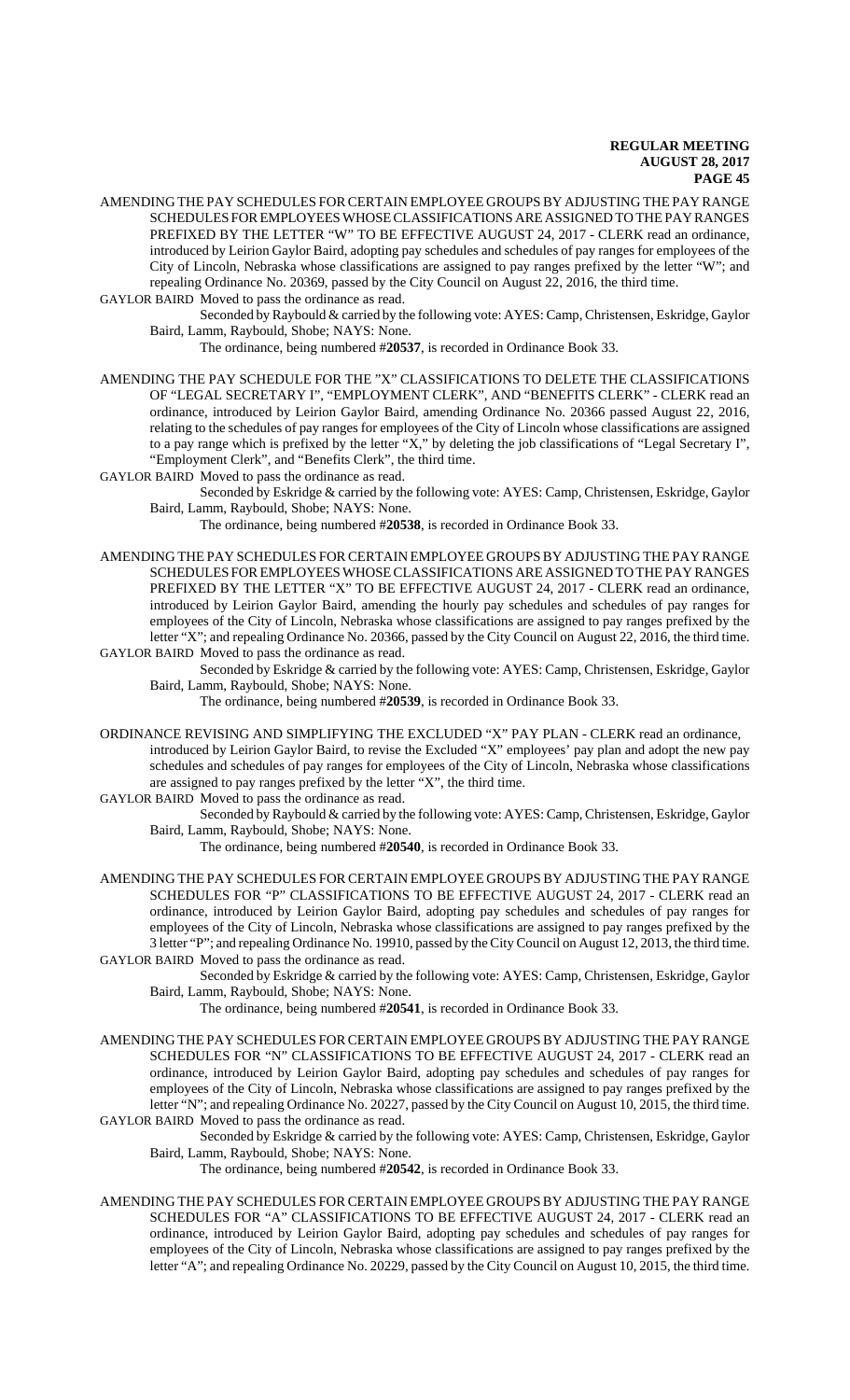GAYLOR BAIRD Moved to pass the ordinance as read.

Seconded by Eskridge & carried by the following vote: AYES: Camp, Christensen, Eskridge, Gaylor Baird, Lamm, Raybould, Shobe; NAYS: None.

The ordinance, being numbered #**20543**, is recorded in Ordinance Book 33.

- AMENDING THE PAY SCHEDULES FOR CERTAIN EMPLOYEE GROUPS BY ADJUSTING THE PAY RANGE SCHEDULES FOR "C" CLASSIFICATIONS TO BE EFFECTIVE AUGUST 24, 2017 - CLERK read an ordinance, introduced by Leirion Gaylor Baird, adopting pay schedules and schedules of pay ranges for employees of the City of Lincoln, Nebraska whose classifications are assigned to pay ranges prefixed by the letter "C"; and repealing Ordinance No. 20228, passed by the City Council on August 10, 2015, the third time. GAYLOR BAIRD Moved to pass the ordinance as read.
	- Seconded by Eskridge & carried by the following vote: AYES: Camp, Christensen, Eskridge, Gaylor Baird, Lamm, Raybould, Shobe; NAYS: None.

The ordinance, being numbered #**20544**, is recorded in Ordinance Book 33.

AMENDING THE PAY SCHEDULES FOR CERTAIN EMPLOYEE GROUPS BY ADJUSTING THE PAY RANGE SCHEDULES FOR "B" CLASSIFICATIONS TO BE EFFECTIVE AUGUST 24, 2017 - CLERK read an ordinance, introduced by Leirion Gaylor Baird, adopting pay schedules and schedules of pay ranges for employees of the City of Lincoln, Nebraska whose classifications are assigned to pay ranges prefixed by the letter "B"; and repealing Ordinance No. 20226, passed by the City Council on August 10, 2015, the third time. GAYLOR BAIRD Moved to pass the ordinance as read.

Seconded by Raybould & carried by the following vote: AYES: Camp, Christensen, Eskridge, Gaylor Baird, Lamm, Raybould, Shobe; NAYS: None.

The ordinance, being numbered #**20545**, is recorded in Ordinance Book 33.

AMENDING THE PAY SCHEDULES FOR CERTAIN EMPLOYEE GROUPS BY ADJUSTING THE PAY RANGE SCHEDULES FOR "M" CLASSIFICATIONS TO BE EFFECTIVE AUGUST 24, 2017 - CLERK read an ordinance, introduced by Leirion Gaylor Baird, adopting pay schedules and schedules of pay ranges for employees of the City of Lincoln, Nebraska whose classifications are assigned to pay ranges prefixed by the letter "M"; and repealing Ordinance No. 20223, passed by the City Council on August 10, 2015, the third time. GAYLOR BAIRD Moved to pass the ordinance as read.

Seconded by Shobe & carried by the following vote: AYES: Camp, Christensen, Eskridge, Gaylor Baird, Lamm, Raybould, Shobe; NAYS: None.

The ordinance, being numbered #**20546**, is recorded in Ordinance Book 33.

- CHANGE OF ZONE 17017 APPLICATION OF ALPHA EPSILON ASSN. OF THETA XI TO DESIGNATE THE THETA XI FRATERNITY HOUSE AS A LANDMARK, CHANGING THE ZONING DISTRICT FROM B-4 LINCOLN CENTER BUSINESS TO B-4 LINCOLN CENTER BUSINESS WITH LANDMARK OVERLAY, ON PROPERTY GENERALLY LOCATED AT 1535 R STREET - CLERK read an ordinance, introduced by Leirion Gaylor Baird, amending the City of Lincoln Zoning District Map attached to and made a part of Title 27 of the Lincoln Municipal Code by designating certain property as a Landmark, the third time. GAYLOR BAIRD Moved to pass the ordinance as read.
	- Seconded by Eskridge & carried by the following vote: AYES: Camp, Christensen, Eskridge, Gaylor Baird, Lamm, Raybould, Shobe; NAYS: None.

The ordinance, being numbered #**20547**, is recorded in Ordinance Book 33.

TEXT AMENDMENT 17011 – AMENDING TITLE 27 OF THE LINCOLN MUNICIPAL CODE ("ZONING CODE") BY AMENDING SECTION 27.63.110, RELATING TO THE APPROVAL OF A SPECIAL PERMIT FOR GARDEN CENTERS IN THE AG ZONING DISTRICT, TO PROVIDE THAT THE CITY COUNCIL MAY ALLOW MORE THAN ONE FREESTANDING SIGN PER FRONTAGE FOR GARDEN CENTERS WHEN TWO OR MORE TENANTS/LESSEES OPERATE THE GARDEN CENTER ON BEHALF OF THE OWNER AND THE TENANTS/LESSEES HAVE SEPARATE ENTRANCES ALONG THE SAME FRONTAGE; AND REPEALING SECTION 27.63.110 OF THE LINCOLN MUNICIPAL CODE AS HITHERTO EXISTING. (RELATED ITEMS: 17-118, 17R-203) - CLERK read an ordinance, introduced by Leirion Gaylor Baird, amending Title 27 of the Lincoln Municipal Code ("Zoning Code") by amending Section 27.63.110 relating to the approval of a Special Permit for Garden Centers to provide that the City Council may allow more than one free standing sign per frontage for Garden Centers in the AG district if the specified conditions of approval for such increase have been met and repealing Section 27.63.110 as hitherto existing, the third time.

GAYLOR BAIRD Moved to pass the ordinance as read.

Seconded by Eskridge & carried by the following vote: AYES: Camp, Christensen, Eskridge, Gaylor Baird, Lamm, Raybould, Shobe; NAYS: None.

- The ordinance, being numbered #**20548**, is recorded in Ordinance Book 33.
- SPECIAL PERMIT NO. 06022A APPLICATION OF WILLIAM ALAN LLC, TO AMEND SPECIAL PERMIT 06022 TO ALLOW A GARDEN CENTER OPERATED BY TWO TENANTS/LESSEES OF THE OWNER TO HAVE TWO FREESTANDING SIGNS ON SOUTH 14TH STREET WITH ONE SIGN LOCATED AT EACH TENANT/LESSEE ENTRANCE ON PROPERTY GENERALLY LOCATED AT 10901 SOUTH 14TH STREET. (RELATED ITEMS: 17-118, 17R-203) (ACTION DATE: 8/28/17) - CLERK read the following resolution, introduced by Leirion Gaylor Baird, who moved its adoption: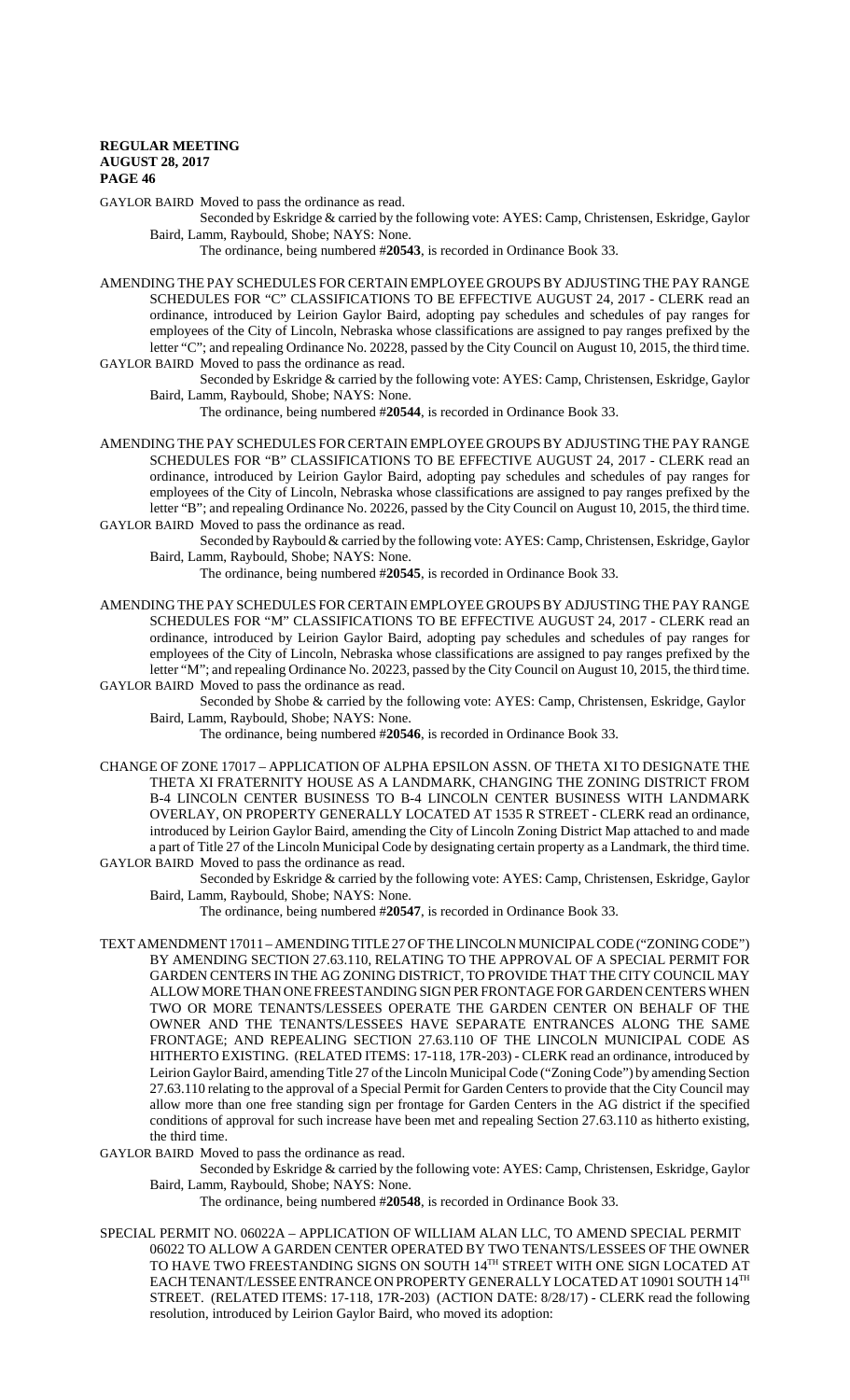A-90660 WHEREAS, William Alan LLC has submitted an application designated as Special Permit No. 06022A to amend Special Permit 06022 to allow a Garden Center operated by two tenants/lessees of the owner

to have two freestanding signs on South 14th Street with one sign located at each tenant/lessee entrance on property generally located at 10901 South 14th Street, and legally described as:

Lot 1, Prairie Life Center 1st Addition; Lots 2 and 3, Prairie Life Center Addition; and Lot

81 I.T., in the Southeast Quarter of Section 28, Township 10 North, Range 7 East of the 6th P.M., Lincoln, Lancaster County, Nebraska;

WHEREAS, the real property adjacent to the area included within the site plan for this expanded health care facility will not be adversely affected; and

WHEREAS, said site plan together with the terms and conditions hereinafter set forth are consistent with the intent and purpose of Title 27 of the Lincoln Municipal Code to promote the public health, safety, and general welfare.

NOW, THEREFORE, BE IT RESOLVED by the City Council of the City of Lincoln, Nebraska:

That the application of William Alan LLC, hereinafter referred to as "Permittee", ¬ to amend Special Permit 06022 to allow a Garden Center operated by two tenants/lessees of the owner to have two freestanding signs on South 14th Street with one sign located at each tenant/lessee entrance under the amended Special Permit be in substantial compliance with said application, the site plan, and the following additional express terms, conditions, and requirements:

1. This permit approves a garden center with a waiver to allow two freestanding signs on South 14th Street, with one sign located at each entrance.

2. The City Council approves associated request: Text Amendment #17011.

3. Before receiving sign permits the permittee shall cause to be prepared and submitted to the Planning Department a revised and reproducible final plot plan including 3 copies.

4. Before receiving sign permits the permittee shall provide verification from the Register of Deeds that the letter of acceptance as required by the approval of the special permit has been recorded.

5. All development and construction must substantially comply with the approved plans.

6. The physical location of all setbacks and yards, buildings, parking and circulation elements and similar matters must be in substantial compliance with the location of said items as shown on the approved site plan.

7. The terms, conditions, and requirements of this resolution shall run with the land and be binding on the Permittee, its successors, and assigns.

8. The Permittee shall sign and return the letter of acceptance to the City Clerk. This step should be completed within 60 days following the approval of the special permit. The City Clerk shall file a copy of the resolution approving the special permit and the letter of acceptance with the Register of Deeds, filing fees therefor to be paid in advance by the Permittee. Building permits will not be issued unless the letter of acceptance has been filed.

9. The site plan as approved with this resolution voids and supersedes all previously approved site plans, however the terms and conditions of all prior resolutions approving this Special Permit remain in full force and effect except as specifically amended by this resolution.

Introduced by Leirion Gaylor Baird

Seconded by Eskridge & carried by the following vote: AYES: Camp, Christensen, Eskridge, Gaylor Baird, Lamm, Raybould, Shobe; NAYS: None.

# **RESOLUTIONS - 1ST READING**

APPOINTING ERIC BUCHANAN AND JANICE WALKER TO THE COMMUNITY HEALTH ENDOWMENT BOARD FOR TERMS EXPIRING SEPTEMBER 1, 2020. *(CONSENT)*

REAPPOINTING JOHN (RUSTY) VANNEMAN AND DAN MARVIN TO THE COMMUNITY HEALTH ENDOWMENT BOARD FOR TERMS EXPIRING SEPTEMBER 1, 2020. *(CONSENT)*

APPOINTING ERIC A. NORTH TO THE COMMUNITY FORESTRY ADVISORY BOARD FOR A TERM EXPIRING AUGUST 14, 2020. *(CONSENT)*

REAPPOINTING EMILY CASPER AND SCOTT E. HOFELING TO THE COMMUNITY FORESTRY ADVISORY BOARD FOR TERMS EXPIRING AUGUST 14, 2020. *(CONSENT)*

APPROVING LEGENDS PATIO GRILL AND BAR AS A KENO SATELLITE AT 801 R STREET.

APPROVING GRAY'S KEG SALOON AS A KENO SATELLITE AT 104 NORTH 20TH STREET.

APPROVING HALFTIME BAR & GRILL AS A KENO SATELLITE AT 200 WEST P STREET.

USE PERMIT 05004A – APPLICATION OF LARGE PARTNERSHIP LTD TO ALTER THE EXISTING LAYOUT TO SHOW 6 LOTS SURROUNDED BY AN OUTLOT AND TO INCREASE THE APPROVED SQUARE FOOTAGE FROM 31,500 TO 54,000 SQUARE FEET OF COMMERCIAL SPACE, WITH WAIVERS TO SETBACKS, ON PROPERTY GENERALLY LOCATED AT SOUTH 14TH STREET AND YANKEE HILL ROAD.